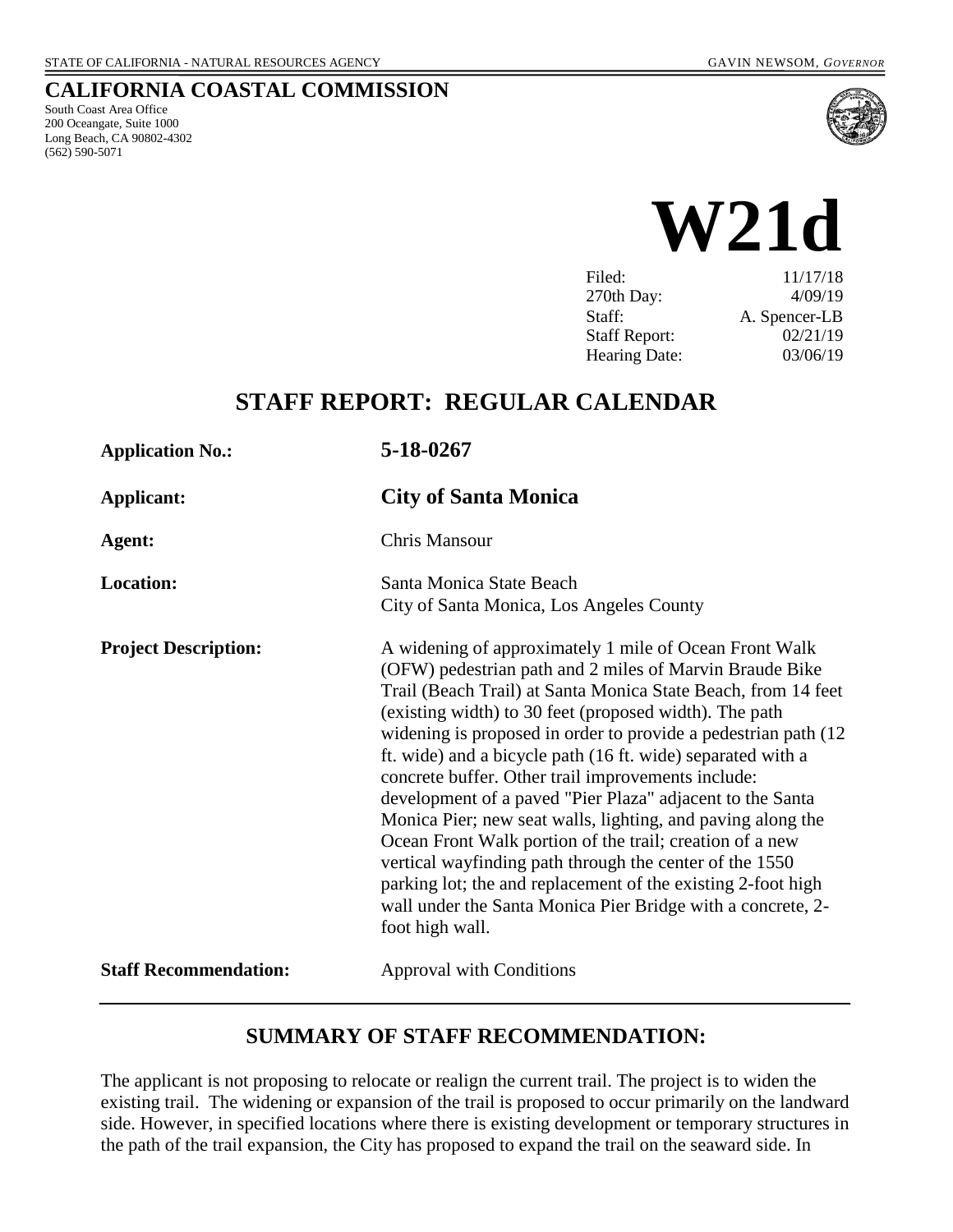some instances, the expansion of the trail on the landward side would create "pinch points" near existing development (near the café on the sand, near a public beach shower) and in some instances would require the relocation of existing temporary structures, such as volleyball nets. In instances where existing development would be in the direct path of the trail expanded on the inland side (such as, near the public restrooms and the newly developed playground), Commission staff concurs that the trail should be expanded on the seaward side. Nevertheless, the Commission imposes **Special Conditions 1 and 3** to ensure the trail is developed in such a way as to be consistent with the public access and recreation policies of Chapter 3 of the Coastal Act.

The proposed trail widening improvements are located along beach with a width that ranges between 450 feet and 900 feet. According to the submitted coastal hazards study and a Coastal Storm Modeling System (CoSMoS) analysis, the trail (with the proposed improvements) is unlikely to be significantly impacted by sea-level rise-induced hazards, such as erosion and wave uprush. However, portions of the trail around and south of the Santa Monica pier are vulnerable to inundation by the year 2100. Because the trail is being substantially redeveloped (as explained above), the new development would not be entitled to shoreline protection under the Coastal Act. Also, the City would need to provide an alternative path in the event that the existing trail does become damaged from coastal hazards. Therefore, only as conditioned can the proposed project be found consistent with the hazards policies found in Chapter 3 of the Coastal Act.

As conditioned, the proposed project is consistent with the Coastal Act Chapter 3 policies and Santa Monica's certified LUP.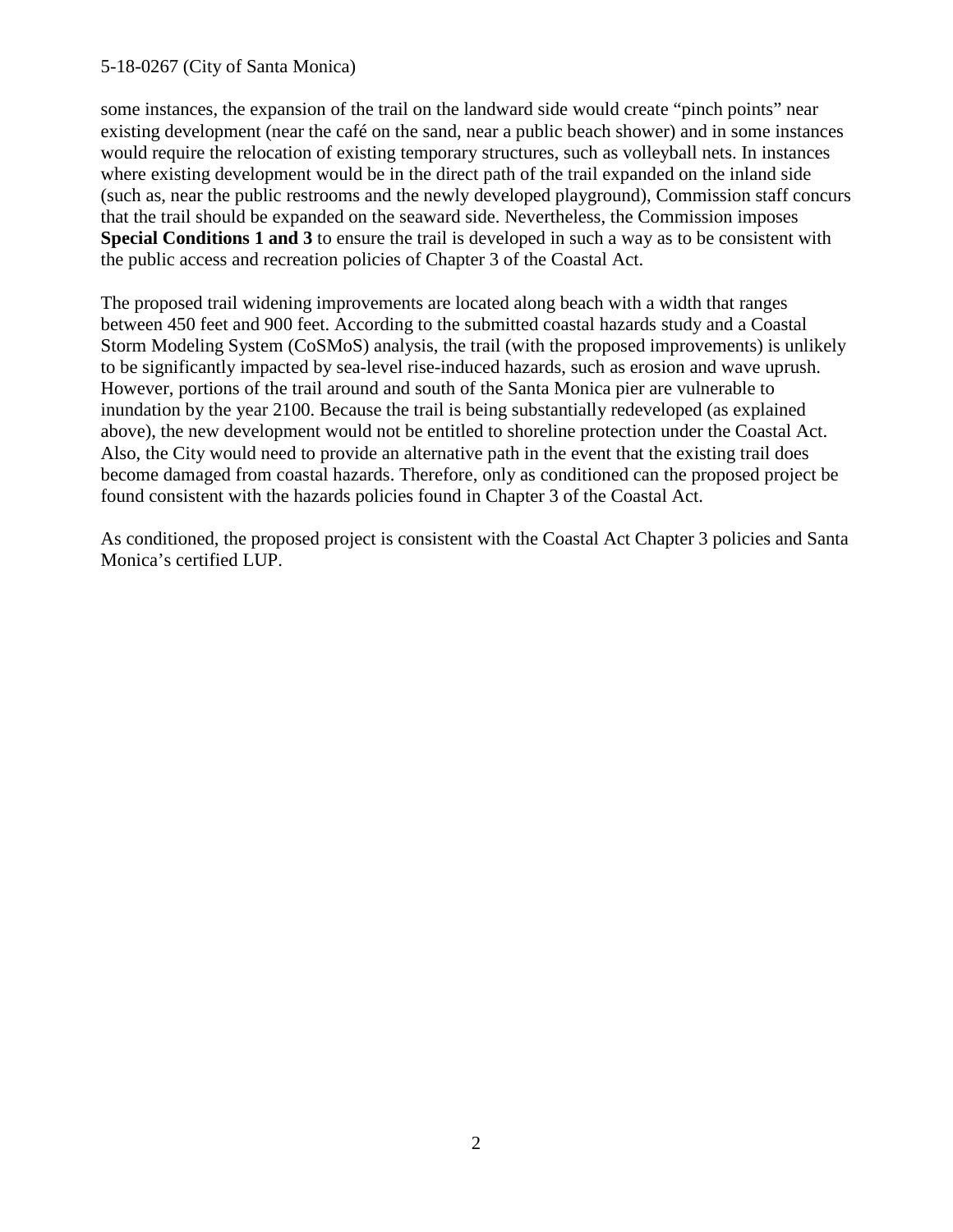# **TABLE OF CONTENTS**

| $A_{\cdot}$ |  |
|-------------|--|
| B.          |  |
|             |  |
| D.          |  |
| E.          |  |
| $F_{\cdot}$ |  |
| G.          |  |
| Н.          |  |

# **[EXHIBITS](https://documents.coastal.ca.gov/reports/2019/3/w21d/w21d-3-2019-exhibits.pdf)**

Exhibit 1 – Vicinity Map [Exhibit 2 –](https://documents.coastal.ca.gov/reports/2019/3/w21d/w21d-3-2019-exhibits.pdf) Site Plan Exhibit 3 – [Pier Plaza Proposal](https://documents.coastal.ca.gov/reports/2019/3/w21d/w21d-3-2019-exhibits.pdf) Exhibit 4 – [CoSMoS Analysis](https://documents.coastal.ca.gov/reports/2019/3/w21d/w21d-3-2019-exhibits.pdf) Exhibit 5 – [1550 Lot improvements](https://documents.coastal.ca.gov/reports/2019/3/w21d/w21d-3-2019-exhibits.pdf)  Exhibit 6 – [Proposed Boundary Line Agreement, City of Santa Monica](https://documents.coastal.ca.gov/reports/2019/3/w21d/w21d-3-2019-exhibits.pdf)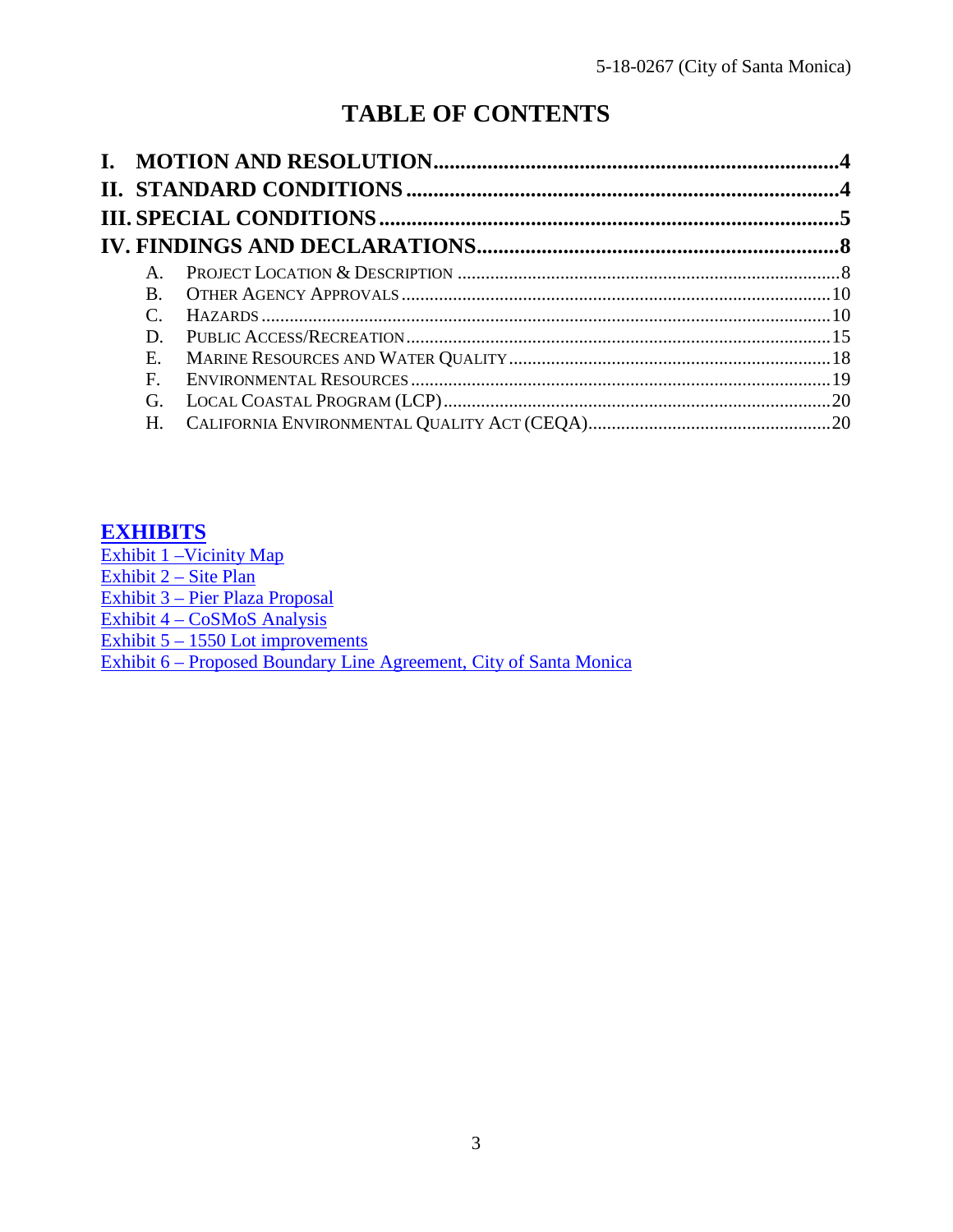# <span id="page-3-0"></span>**I. MOTION AND RESOLUTION**

## **Motion:**

*I move that the Commission approve Coastal Development Permit Application No. 5-18-0267 pursuant to the staff recommendation.*

Staff recommends a **YES** vote. Passage of this motion will result in approval of the permit as conditioned and adoption of the following resolution and findings. The motion passes only by affirmative vote of a majority of the Commissioners present.

## **Resolution:**

*The Commission hereby approves a coastal development permit for the proposed development and adopts the findings set forth below on grounds that the development as conditioned will be in conformity with the policies of Chapter 3 of the Coastal Act and will not prejudice the ability of the local government having jurisdiction over the area to prepare a Local Coastal Program conforming to the provisions of Chapter 3. Approval of the permit complies with the California Environmental Quality Act because either 1) feasible mitigation measures and/or alternatives have been incorporated to substantially lessen any significant adverse effects of the development on the environment, or 2) there are no further feasible mitigation measures or alternatives that would substantially lessen any significant adverse impacts of the development on the environment.*

# <span id="page-3-1"></span>**II. STANDARD CONDITIONS**

This permit is granted subject to the following standard conditions:

- 1. **Notice of Receipt and Acknowledgment**. The permit is not valid and development shall not commence until a copy of the permit, signed by the permittee or authorized agent, acknowledging receipt of the permit and acceptance of the terms and conditions, is returned to the Commission office.
- 2. **Expiration.** If development has not commenced, the permit will expire two years from the date on which the Commission voted on the application. Development shall be pursued in a diligent manner and completed in a reasonable period of time. Application for extension of the permit must be made prior to the expiration date.
- 3. **Interpretation.** Any questions of intent of interpretation of any condition will be resolved by the Executive Director or the Commission.
- 4. **Assignment.** The permit may be assigned to any qualified person, provided assignee files with the Commission an affidavit accepting all terms and conditions of the permit.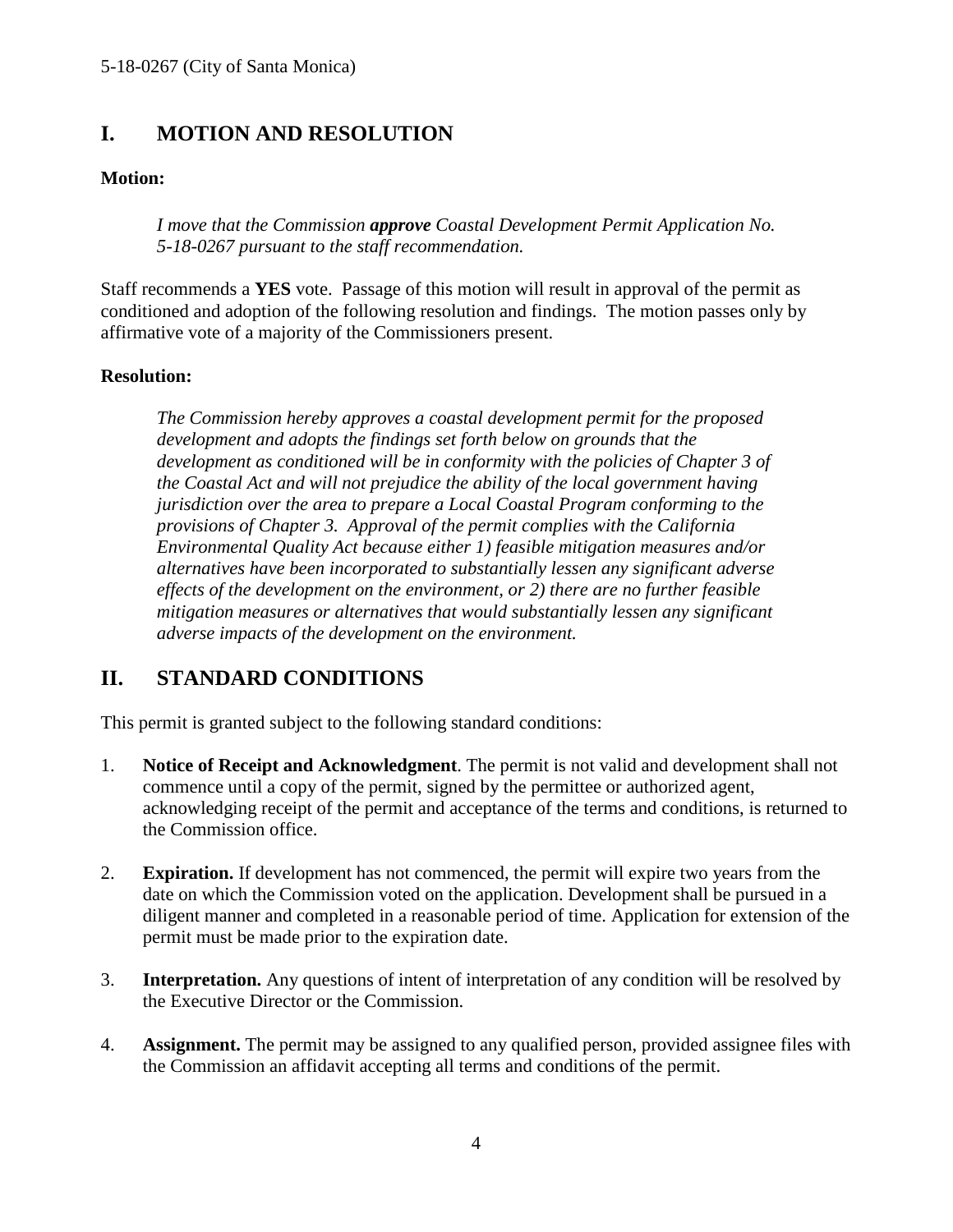5. **Terms and Conditions Run with the Land.** These terms and conditions shall be perpetual, and it is the intention of the Commission and the permittee to bind all future owners and possessors of the subject property to the terms and conditions.

# <span id="page-4-0"></span>**III. SPECIAL CONDITIONS**

This permit is granted subject to the following special conditions:

## 1. **Submittal of Revised Final Plans.**

#### A. **PRIOR TO ISSUANCE OF THE COASTAL DEVELOPMENT PERMIT**, the applicant shall submit, for the review and written approval of the Executive Director, two full-size sets of the following revised final plans, modified as required below.

1. A site plan that conforms with the plans submitted to the Commission, dated February 20, 2019, modified to include a landward expansion of the beach trail between the "Back on the Beach" Café, and the Montana Avenue restrooms.

2. A Pier Plaza plan that conforms with the plans submitted to the Commission, dated February 20, 2019, modified to include construction out of an easily removable material (i.e. lumber, Trex decking)

3. A construction plan that has been modified to reflect the trail alignment as shown in Item 1 above

B. All revised plans shall be prepared and certified by a licensed professional or professionals as applicable (e.g., architect, surveyor, geotechnical engineer), based on current information and professional standards, and shall be certified to ensure that they are consistent with the Commission's approval and with the recommendations of any required technical reports.

C. The permittee shall undertake development in conformance with the approved final plans unless the Commission amends this permit or the Executive Director provides a written determination that no amendment is legally required for any proposed minor deviations.

## 2. **Other Agency Approvals. PRIOR TO ISSUANCE OF THE COASTAL DEVELOPMENT**

**PERMIT**, the applicant shall provide to the Executive Director a copy of a permit issued by the State Lands Commission, or letter of permission, or evidence that no permit or permission is required. The applicant shall inform the Executive Director of any changes to the project required by the State Lands Commission. Such changes shall not be incorporated into the project until the applicant obtains a Commission amendment to this coastal development permit, unless the Executive Director issues a written determination that no amendment is legally required.

3. **Submittal of an Adaptation Plan. PRIOR TO ISSUANCE OF THE COASTAL DEVELOPMENT PERMIT**, the applicant shall submit an adaptation plan for review and approval by the Executive Director. The adaptation plan shall include an alternate path alignment for the entire length of the trail, so that in the event that the trail, or portions of the trail are threated or destroyed by coastal hazards (wave uprush, flooding, erosion, etc.), the trail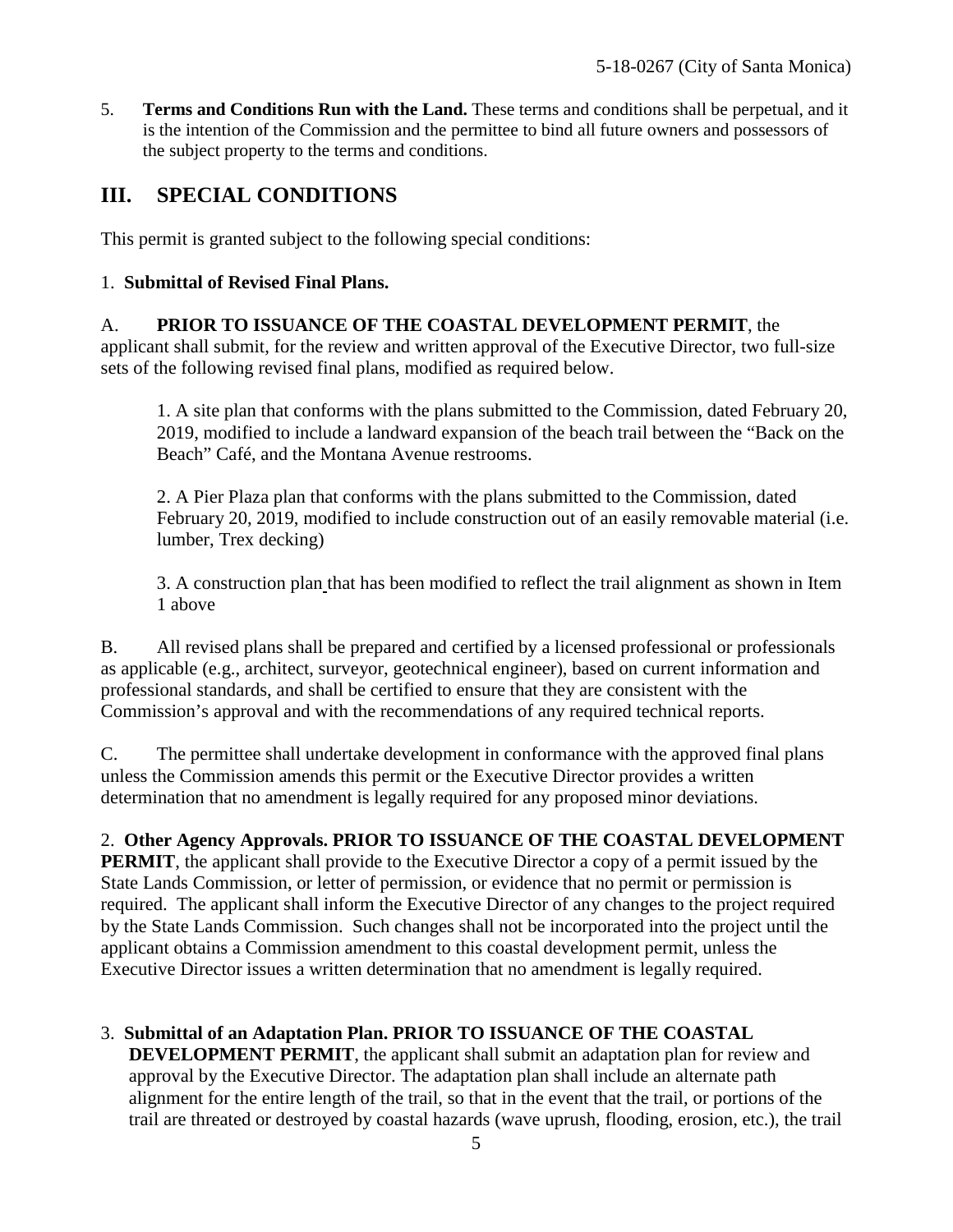can be relocated inland in a non-hazardous location. The adaptation plan shall also identify the existing trail located landward of the 1550 parking lot as an alternative trail for the beach trail when coastal hazards, including flooding and inundation, make the subject trail seaward of the parking lot unpassable or unusable. Improvements proposed to the path inland of the 1550 parking lot shall be designed to retain the minimum width necessary for all public access uses and transportation modes that would occur on the beach trail, and if such changes are necessary, the final plans shall be reflected in the final revised plans, as required by **Special Condition 1**  above.

## 4. **Submittal of a Signage Plan. PRIOR TO ISSUANCE OF THE COASTAL**

**DEVELOPMENT PERMIT**, the applicant shall submit a signage plan for review and approval by the Executive Director. The signage plans shall identify the content and location of all signs and any other project elements that will be used to educate, facilitate, manage and provide public access to and along the trail. Signs shall be sited and designed so as to provide clear information without impacting public views and site character. Signage shall acknowledge the California Coastal Commission's role in providing public access at this location by including the agency name and logo. For any trail that is a component or segment of the California Coastal Trail, trail signage shall identify it as part of the California Coastal Trail and also include the California Coastal Trail logo.

5. **Construction Responsibilities.** By acceptance of this coastal development permit, the permittee agrees that the permitted development shall be conducted in a manner that protects water quality pursuant to the implementation of the following BMPs:

A. No construction materials, equipment, debris, or waste shall be placed or stored where it may be subject to wave, wind, or rain erosion or dispersion.

B. Any and all demolition and construction material shall be removed from the site as soon as possible (within two days of completion of demolition/construction) and disposed of at an appropriate location. If the disposal site is located within the coastal zone, a coastal development permit or an amendment to this permit shall be required before disposal can take place.

C. All trash generated by construction activities within the project area shall be disposed of at the end of each day, or sooner if possible.

D. All grading and excavation areas shall be properly covered and sandbags and/or ditches shall be used to prevent runoff from leaving the site, and measures to control erosion must be implemented at the end of each day's work.

E. Washout from concrete trucks shall be disposed of at a controlled location not subject to runoff into coastal waters or onto the beach, and more than fifty feet away from a storm drain, open ditch or surface waters.

F. Erosion control/sedimentation Best Management Practices (BMPs) shall be used to control sedimentation impacts to coastal waters during construction. BMPs shall include, but are not limited to: Silt fencing shall be installed between work areas and the water to prevent runoff/sediment transport into the ocean.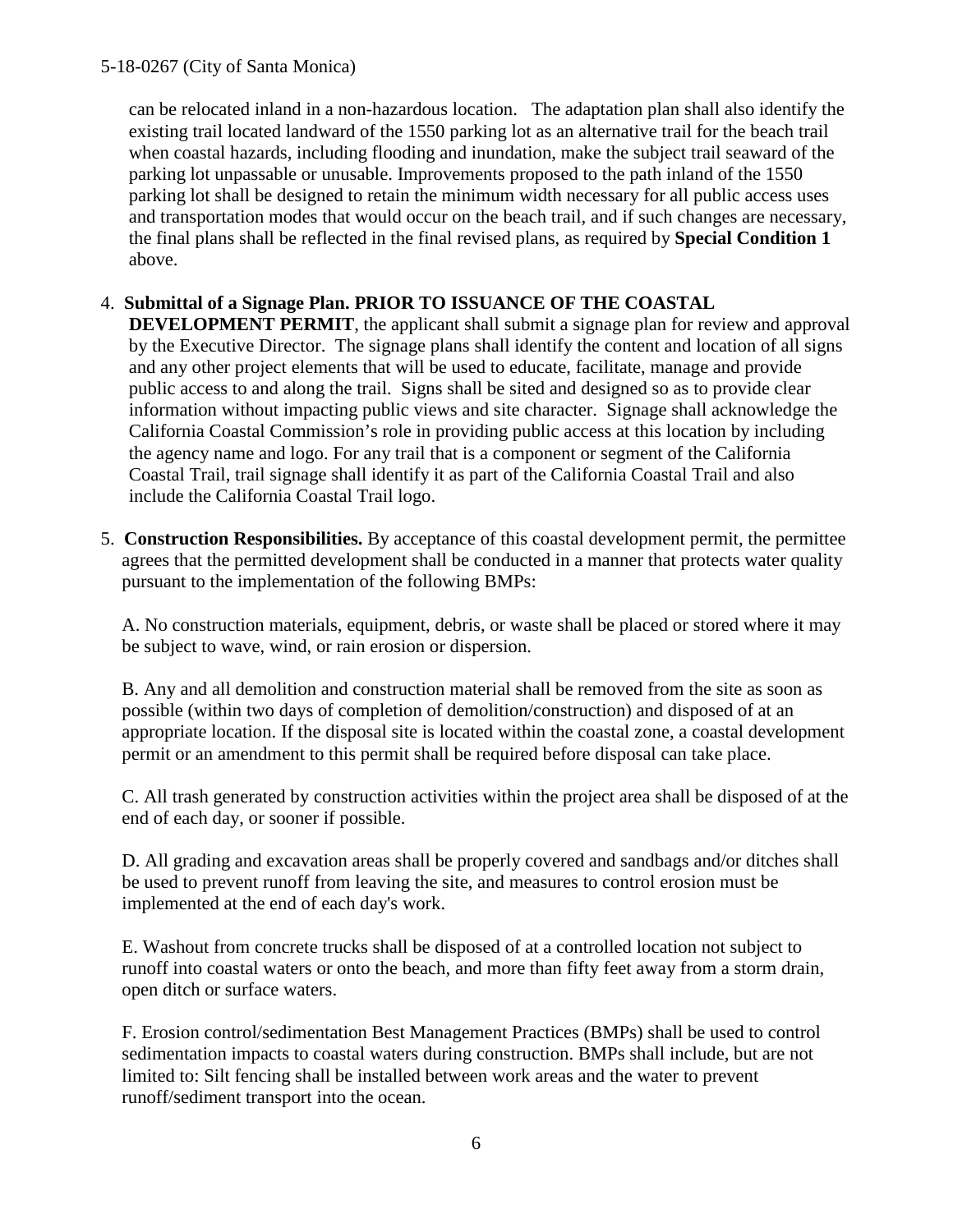G. Construction vehicles operating at the project site shall be inspected daily to ensure there are no leaking fluids. If there are leaking fluids, the construction vehicles shall be serviced immediately. Equipment and machinery shall be serviced, maintained and washed only in confined areas specifically designed to control runoff and prevent discharges into the sea. Thinners, oils or solvents shall not be discharged into sanitary or storm sewer systems.

H. All construction equipment and materials shall be stored and managed in a manner to minimize the potential for discharge of pollutants. Any spills of construction equipment fluids or other hazardous materials shall be immediately contained on-site and disposed of in an environmentally safe manner as soon as possible.

I. During construction of the proposed project, no runoff, site drainage or dewatering shall be directed from the site into any bay, harbor, street or drainage unless specifically authorized by the California Regional Water Quality Control Board.

J. In the event that hydrocarbon-contaminated soils or other toxins or contaminated material are discovered on the site, such matter shall be stockpiled and transported off-site only in accordance with Department of Toxic Substances Control (DTSC) rules and/or Regional Water Quality Control Board (RWQCB) regulations.

#### 6. **Waiver of Rights to a Future Shoreline Protection.**

A) By acceptance of this coastal development permit, the applicant agrees, on behalf of itself and all successors and assignees, that no shoreline protective device(s) shall be constructed to protect the development approved pursuant to this coastal development permit including, but not limited to, the construction of the pedestrian path and bicycle path and any other future improvements, in the event that the development is threatened with damage or destruction from waves, erosion, storm conditions, liquefaction, sea level rise, or any other coastal hazards in the future. By acceptance of this permit, the applicant hereby waives, on behalf of itself and all successors and assigns, any rights to construct such devices that may exist under applicable law.

B) By acceptance of this coastal development permit, the applicant further agrees, on behalf of itself and all successors and assigns, that the landowner shall remove the development authorized by this permit including, but not limited to, the pedestrian path and bicycle path, if any government agency has ordered that the structure is not to be used due to any of the hazards identified above. In the event that portions of the development become unsafe and unusable, the applicant shall remove all recoverable debris associated with the development from the beach and ocean and lawfully dispose of the material in an approved disposal site. Such removal shall require a coastal development permit.

7. **Assumption of Risk, Waiver of Liability and Indemnity Agreement.** By acceptance of this permit, the applicant, on behalf of itself, and its successor and assigns, acknowledges and agrees (i) that the site may be subject to hazards from waves, storm waves, flooding and erosion; (ii) to assume the risks to the applicant and the property that is the subject of this permit of injury and damage from such hazards in connection with this permitted development; (iii) to unconditionally waive any claim of damage or liability against the Commission, its officers, agents, and employees for injury or damage from such hazards; (iv) to indemnify and hold harmless the Commission, its officers, agents, and employees with respect to the Commission's approval of the project against any and all liability, claims, demands, damages, costs (including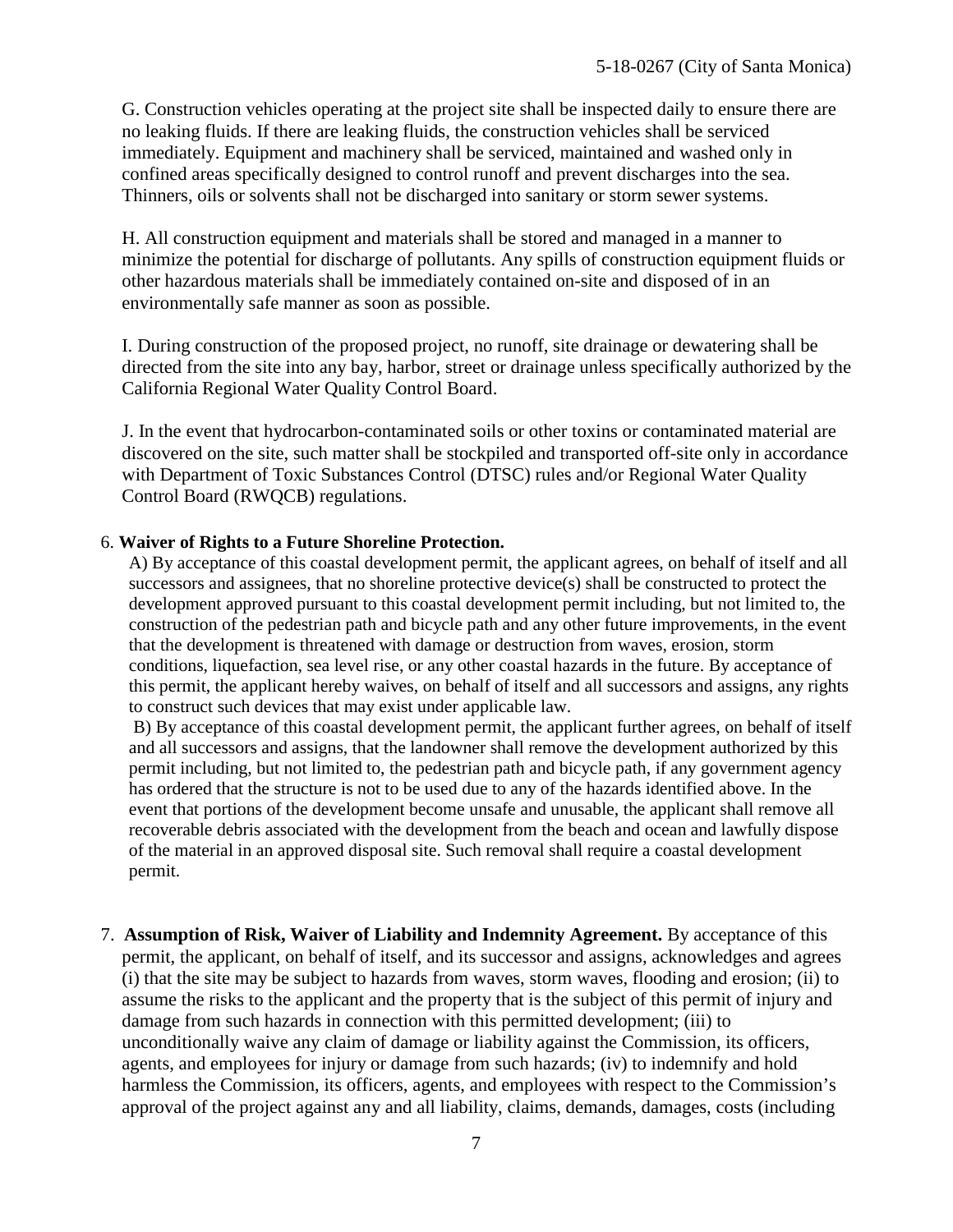costs and fees incurred in defense of such claims), expenses, and amounts paid in settlement arising from any injury or damage due to such hazards; and (v) to agree to include a provision in any subsequent sublease or assignment of the development authorized by this permit requiring the sublessee or assignee to submit a written agreement to the Commission, for the review and approval of the Executive Director, incorporating all of the foregoing restrictions identified in (i) through (v).

8. **Future Improvements.** This permit is only for the development described in Coastal Development Permit No. 5-18-0267. Except as otherwise provided in Public Resources Code section 30610 and applicable regulations, any future development as defined in PRC section 30106, including, but not limited to, a change in the density or intensity of use of land, shall require an amendment to Permit No. 5-18-0267 from the Commission or shall require an additional coastal development permit from the Commission, unless the Executive Director determines no amendment or new CDP is legally required, or from the applicable certified local government.

# <span id="page-7-0"></span>**IV. FINDINGS AND DECLARATIONS**

## <span id="page-7-1"></span>A. **PROJECT LOCATION & DESCRIPTION**

The applicant is proposing to widen approximately one mile of Ocean Front Walk and two miles of the Marvin Braude Bicycle path within the City of Santa Monica in order to improve public safety along the bicycle trail and to increase overall public access to and along the Santa Monica coast. The applicant is not proposing to relocate or realign the current trail. The project is to widen the existing trail between the northern city boundary line and Bay Street. The portion of the Santa Monica beach trail between Bay Street and the southern city boundary line is not included in the scope of work for this project. The widening or expansion of the trail is proposed to occur primarily on the landward side. However, in specified locations where there is existing development or temporary structures in the path of the trail expansion or near the trail expansion, the City has proposed to expand the trail on the seaward side **[\(Exhibit 2\)](https://documents.coastal.ca.gov/reports/2019/3/w21d/w21d-3-2019-exhibits.pdf)**.

The City of Santa Monica has an existing beach trail that stretches the length of beach within the city boundaries. The trail provides lateral public access and recreation opportunities to pedestrians, bicyclists, rollerbladers, and skateboarders. This beach trail system is included in the larger Marvin Braude bicycle trail, which extends from Torrance Beach in the south to Will Rogers State Beach (Pacific Palisades) in the North. The Santa Monica beach trail is also included in the California Coastal Trail network (CCT). The portion of the Santa Monica beach trail between the northern city limit and the northern edge of Ocean Front Walk consists of a single shared-use path that is used by both pedestrians and cyclists. At the intersection with Ocean Front Walk, the path splits into two use paths. Ocean Front Walk is a pedestrian –only path that runs directly adjacent to the first line of development, which includes the various beach parking lots, private residences, and other commercial developments. Ocean Front Walk also runs landward of the 1550 Parking Lot. The Bicycle trail runs adjacent to Ocean Front walk between California Avenue and Broadway Avenue (where the northern end of the 1550 Parking Lot is located). Then, the bicycle trail runs adjacent to the seaward edge of the 1550 Lot, and continues further south and seaward of Ocean Front Walk before connecting to the rest of the Marvin Braude trail in Venice.

The current beach trail in the City of Santa Monica was approved by the Commission in 1986 (5- 86-851). The trail is developed on dry tidelands, which have accreted as a result of the breakwater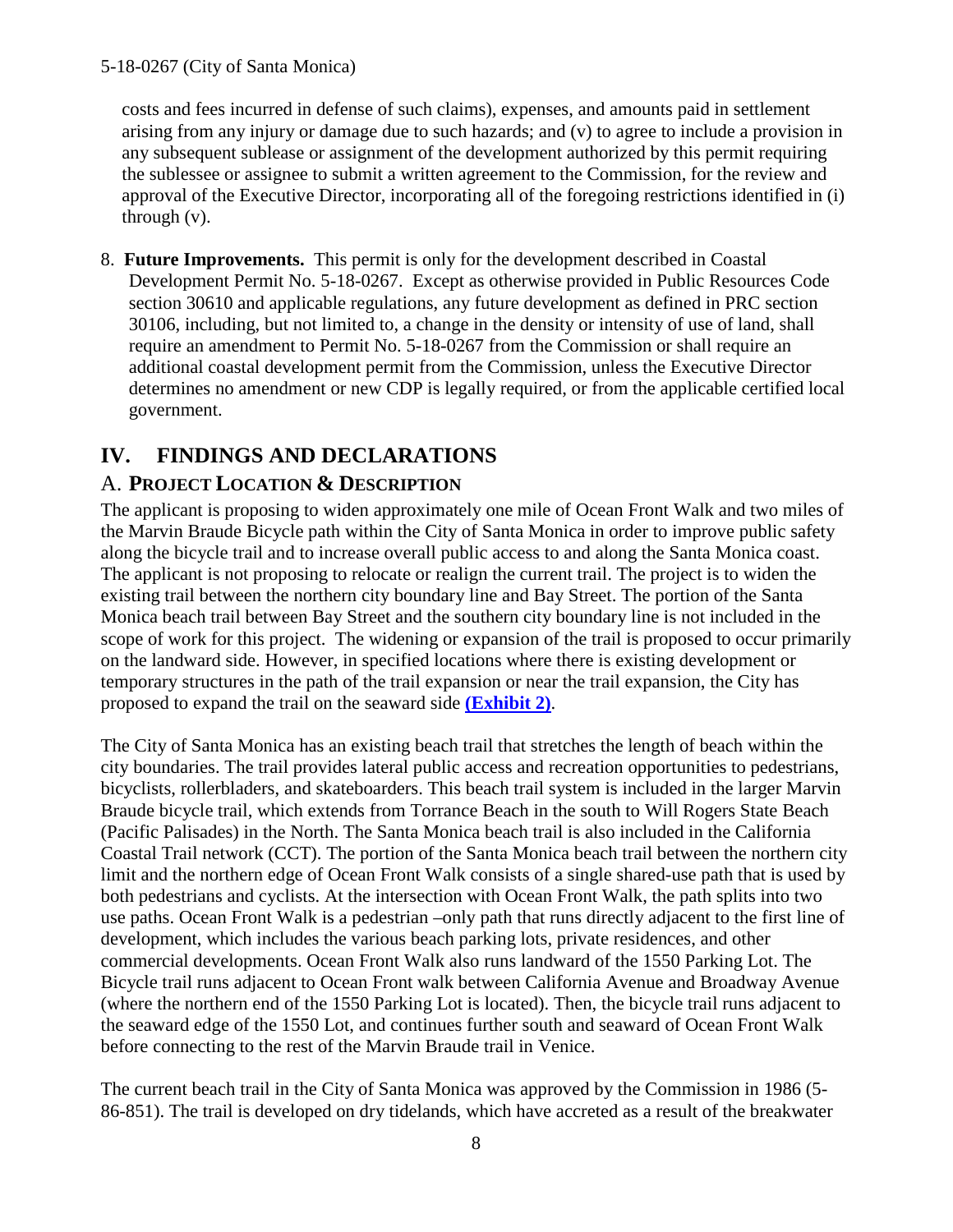just north of the pier that was constructed in 1934. The project site is public land, on the Santa Monica state beach, owned by the California Dept. of Parks and Recreation. The City of Santa Monica is the applicant for the subject project, and the City has obtained approval from the land owner. The area inland of the trail supports single family residences, condos, several beach clubs, and public parking lots. Some of these developments have existing leases from the State Lands Commission on the land immediately seaward of the property lines. The expansion of the beach trail on public tidelands is a use consistent with tideland uses.

The existing pathway is an approximately 14 foot wide concrete trail that extends from the Venice border at the southern edge to the Pacific Palisades border at the northern edge (**[Exhibit 1\).](https://documents.coastal.ca.gov/reports/2019/3/w21d/w21d-3-2019-exhibits.pdf)** The pathway provides lateral access along the length of the Santa Monica beach to both pedestrian and bicycle traffic, with no established barrier to separate the different modes of transportation. The lateral beach path connects with several vertical access ways to the beach as well as to several vertical access ways to the bluffs above.

The City has noted that there is an inadequate level of amenities adjacent to and north of the pier, and that this area of the beach path is prone to congestion and conflicts between pedestrians and cyclists. In addition, the existing beach path lacks safe crossing points; this is notably true around the 1550 parking lot where large numbers of beach visitors cross the path to get to the beach/pier from the parking lot. As the number of visitors to the Santa Monica beaches increases each year, it has become increasingly necessary to widen the existing path in order to reduce pedestrian/bicycle conflicts.

The existing 14-foot wide trail is proposed to be a widened to 30 feet along the area specified in **[Exhibit 2](https://documents.coastal.ca.gov/reports/2019/3/w21d/w21d-3-2019-exhibits.pdf)**. The 30-foot pathway will consist of a 16-foot wide pedestrian component and a 12-foot wide bicycle component, separated with a 2-foot wide concrete/curb area. The path is to be reconstructed using concrete. The City has looked into alternative materials (including a softer resin-based paving material for the pedestrian portion of the path), and determined that concrete is the most appropriate material for the path considering the projected intensity of use and the level of maintenance required for the trail. A majority of the existing concrete trail will be removed, replaced in the same alignment with like material, and widened to the intended 30-foot width. In the areas where the lateral trail connects with vertical beach access ways, the trail will only be widened. In addition to the proposed trail widening, the project's scope of work also includes new seat walls, upgraded lighting, and new paving along Ocean Front Walk. A new wayfinding path will also be installed in the 1550 Parking Lot (located adjacent to the Santa Monica Pier) in order to facilitate access to the pedestrian path and the beach from the parking lot.

The City is also proposing to construct a new pier plaza adjacent to the north side of the pier, surrounding the existing Bubba Gump structure, a visitor serving restaurant. The plaza would occupy 4,150 sq. feet of public beach area, would require approximately 1,700 cubic yards of grading, and would be constructed out of an easily removable lumber material.

The City of Santa Monica does not have a certified Local Coastal Plan (LCP). However, the City does have a certified Land Use Plan (LUP) that can be used as guidance when determining consistency with the Coastal Act Chapter 3 policies. The LUP was certified by the Commission in 1992. The City is in the process of updating its LUP, but it has not been finalized or certified by the Commission at this time. The project site is located on the Santa Monica Beach, most of which falls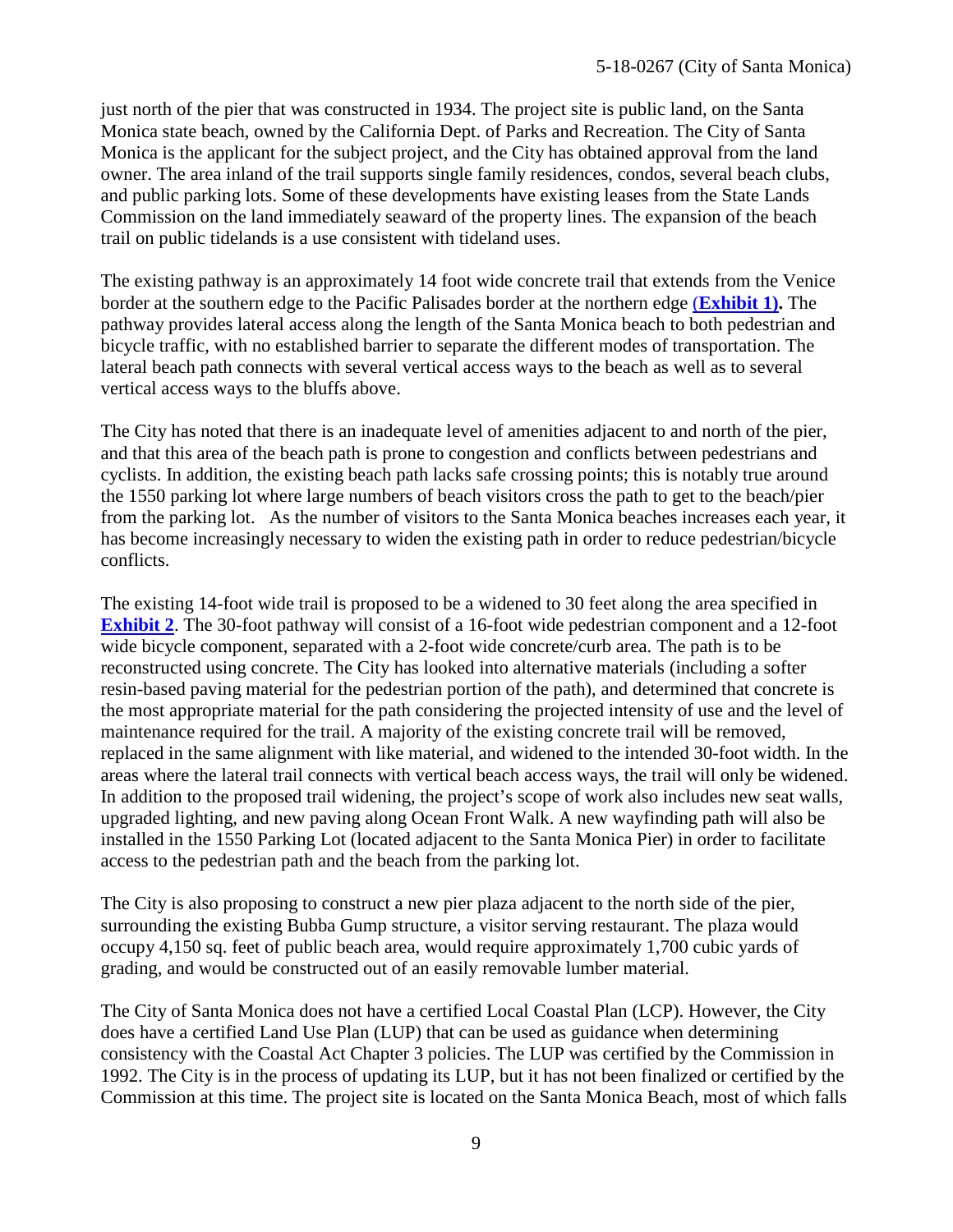in the Commission's original jurisdiction area. In any case, the standard of review for this CDP application is Chapter 3 of the Coastal Act.

## <span id="page-9-0"></span>**B. OTHER AGENCY APPROVALS**

The proposed project received an approval in concept from the City of Santa Monica on February 21, 2018. The California Department of Parks and Recreation issued a conditional approval for the project on March 21, 2018, citing that "the project provides needed improvements to the safety and circulation of the existing recreational pathway." The California Department of Parks and Recreation imposed conditions to require construction monitoring; a coastal development permit; compliance with ADA requirements; and submittal of other relevant studies and post-construction monitoring reports.

# <span id="page-9-1"></span>**C. HAZARDS**

Coastal Act Section 30235 states:

*Revetments, breakwaters, groins, harbor channels, seawalls, cliff retaining walls, and other such construction that alters natural shoreline processes shall be permitted when required to serve coastal-dependent uses or to protect existing structures or public beaches in danger from erosion, and when designed to eliminate or mitigate adverse impacts on local shoreline sand supply. Existing marine structures causing water stagnation contributing to pollution problems and fishkills should be phased out or upgraded where feasible.*

Coastal Act Section 30253 states, in relevant part:

*New development shall do all of the following:*

*(a) Minimize risks to life and property in areas of high geologic, flood, and fire hazard.*

*(b) Assure stability and structural integrity, and neither create nor contribute significantly to erosion, geological instability, ore destruction of the site or surrounding area or in any way require the construction of protective devices that would substantially alter natural landforms along bluffs and cliffs.*

## **Sea Level Rise and Coastal Hazards**

The project site is located on the sandy beach, and is therefore vulnerable to erosion, flooding, wave runup, and storm hazards. These hazard risks are exacerbated by sea-level rise that is expected to occur over the coming decades. In this geographic area, the main concerns raised by beach development are impacts to public access and recreation, and whether hazardous conditions might eventually lead to a request to build a shoreline protection device to protect the proposed development, which would further impact public access and recreation and would have detrimental effects to natural processes and coastal resources.

## **Sea-level Rise**

Sea-level has been rising for many years. Several different approaches have been used to analyze the global tide gauge records in order to assess the spatial and temporal variations, and these efforts have yielded sea-level rise rates ranging from about 1.2 mm/year to 1.7 mm/year (about 0.5 to 0.7 inches/decade) for the 20th century, but since 1990 the rate has more than doubled, and the rate of sea-level rise continues to accelerate. Since the advent of satellite altimetry in 1993, measurements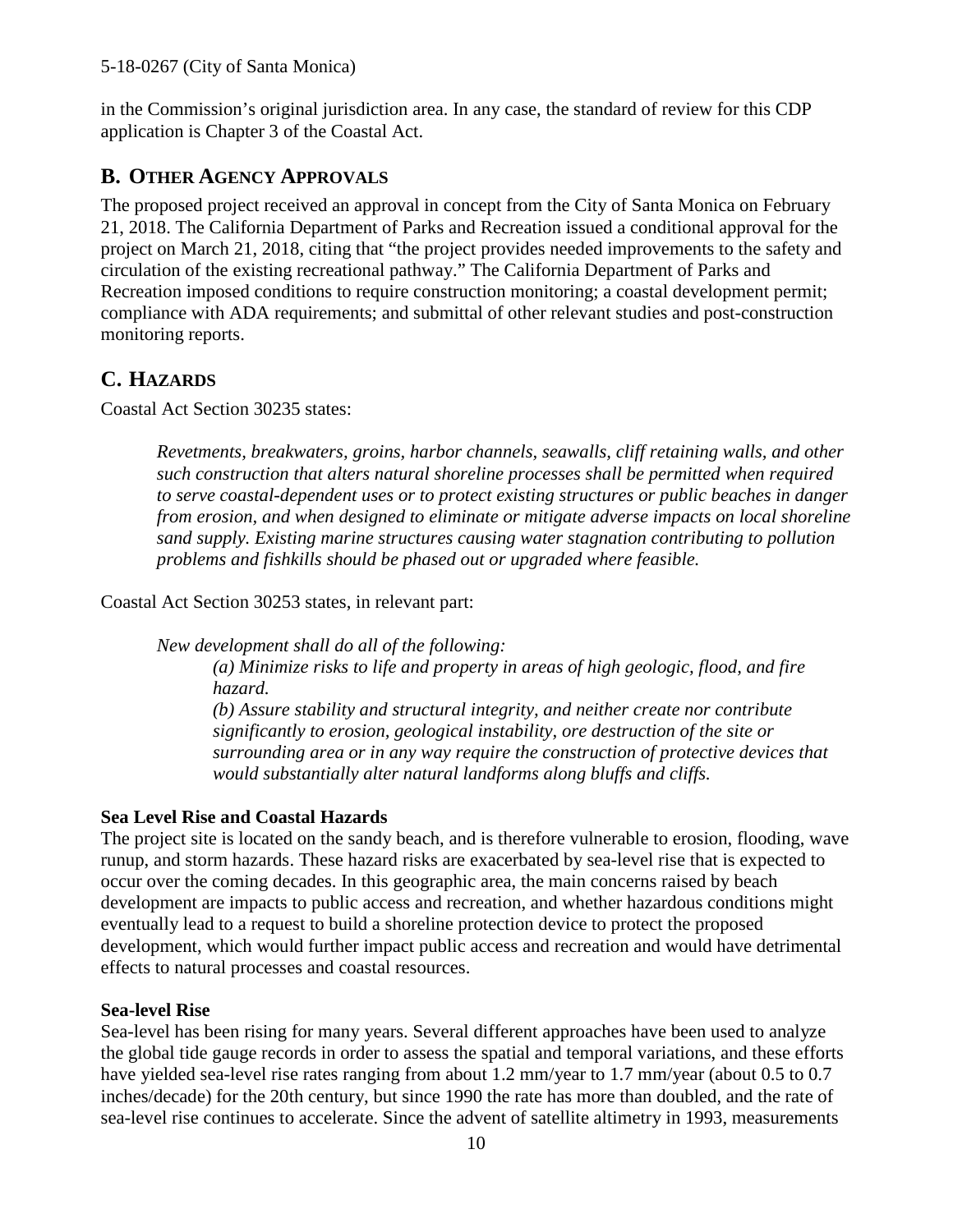of absolute sea-level from space indicate an average global rate of sea-level rise of 3.4 mm/year or 1.3 inches/decade – more than twice the average rate over the 20th century and greater than any time over the past one thousand years. Recent observations of sea-level along parts of the California coast have shown some anomalous trends; however, there is unequivocal evidence that the climate is warming, and such warming is expected to cause sea-levels to rise at an accelerating rate throughout this century.

The State of California has undertaken significant research to understand how much sea-level rise to expect over this century and to anticipate the likely impacts of such sea-level rise. In 2013, the Ocean Protection Council (OPC) adopted the National Research Council (NRC) report, "Sea-Level Rise for the Coasts of California, Oregon, and Washington: Past Present and Future", as the best available science for the State of California, and recommended in its 2013 State Sea-Level Rise Guidance that state agencies and others use these projections in their planning processes. Two subsequent OPC reports have updated the best available science, including the Rising Seas in California: An Update on Sea-Level Rise Science, released in April 2017 by a working group of OPC's Science Advisory team, and the State of California Sea Level-Rise Guidance: 2018 Update. The Coastal Commission has adopted the April 2017 Update on Sea-Level Rise Science and the 2018 Sea-Level Rise reports as the best available science its 2018 Sea-level Rise Policy Guidance. The OPC's most recent projections in its statewide sea-level rise guidance is that in this area sea levels may rise between 1.8 and 5.3 feet by the year 2100 though there is a risk of much more significant sea-level rise depending on various uncertainties, including the dynamics of ice sheet loss. The projection is given in a range largely because researchers cannot know exactly how much greenhouse gases we will continue to emit over the coming decades – large-scale curtailment of greenhouse gas emissions would keep sea-level rise towards the lower end of the projections, while business as usual emissions scenarios would result in the higher end of the projections. Because the world has continued along the "business as usual" scenario (and data suggests temperatures and sealevel rise are tracking along the higher projections), OPC and the Natural Resources Agency have continued to recommend against relying on the lower projections in planning and decision-making processes.

As our understanding of sea-level rise continues to evolve, it is possible that sea-level rise projections will continue to change as well (as evidenced by the recent updates to the best available science). While uncertainty will remain with regard to exactly how much sea-levels will rise and when, the direction of sea-level change is clear and it is critical to continue to assess sea-level rise vulnerabilities when planning for future development. Importantly, maintaining a precautionary approach that considers high or even extreme sea-level rise rates and includes planning for future adaptation will help ensure that decisions are made that will result in a resilient coastal California.

On the California coast, the effect of a rise in sea-level will be the landward migration of the intersection of the ocean with the shore, which will result in increased flooding, erosion, and storm impacts to coastal areas. On a relatively flat beach, with a slope of 40:1, a simple geometric model of the coast indicated that every centimeter of sea-level rise will result in a 40 cm landward movement of the ocean/beach interface. For fixed structures on the shoreline, such as a seawall, an increase in sea-level will increase the inundation of the structure. More of the structure will be inundated or underwater than is inundated now and the portions of the structure that are now underwater part of the time will be underwater more frequently. Accompanying this rise in sea-level will be an increase in wave heights and wave energy. Along much of the California coast, the bottom depth controls the nearshore wave heights, with bigger waves occurring in deeper water.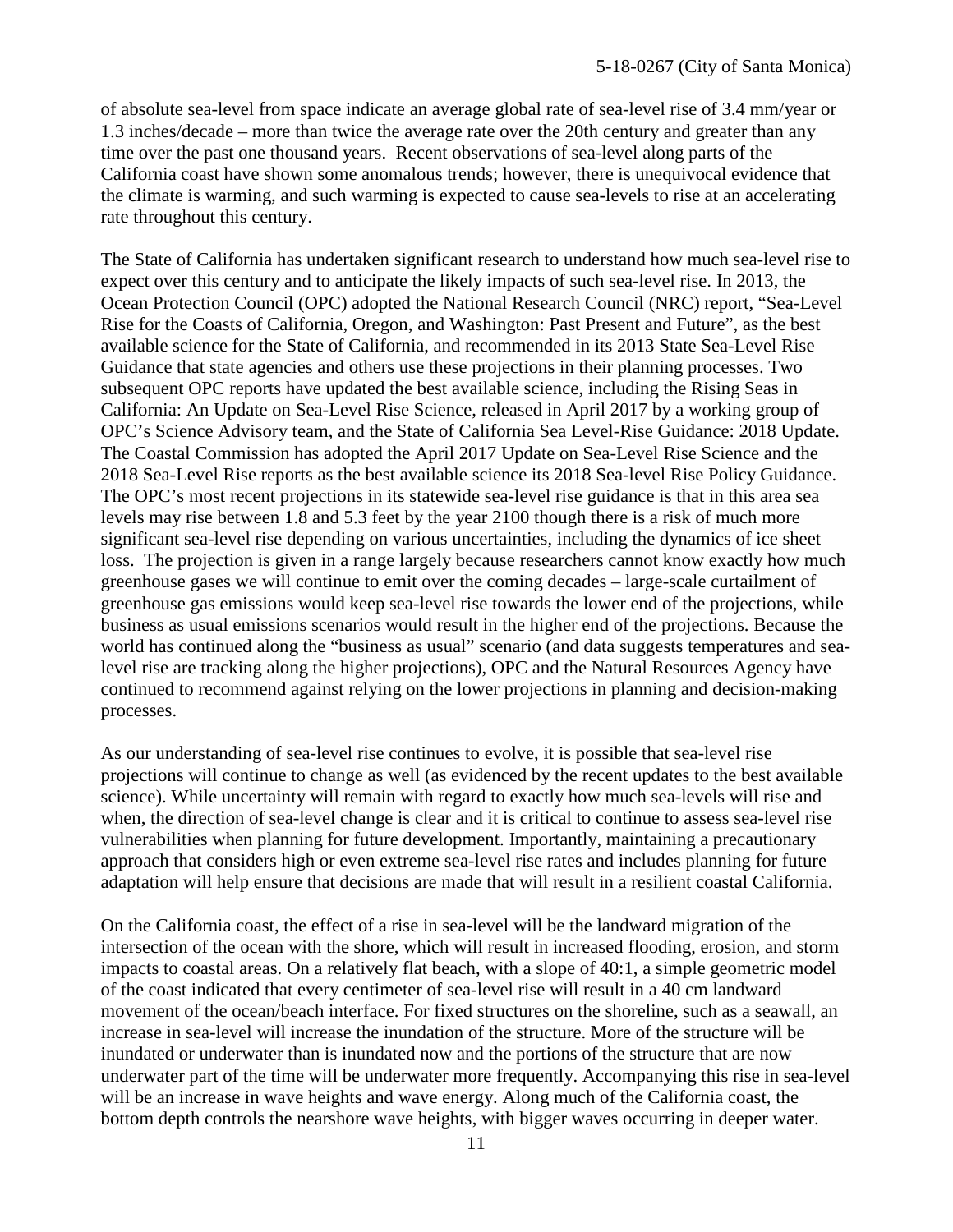Since wave energy increases with the square of the wave height, a small increase in wave height can cause a significant increase in wave energy and wave damage. Combined with the physical increase in water elevation, a small rise in sea-level can expose previously protected back shore development to increased wave action, and those areas that are already exposed to wave action will be exposed more frequently, with higher wave forces. Structures that are adequate for current storm conditions may not provide as much protection in the future.

The applicant has submitted a Coastal Hazards Analysis dated March 22, 2018 prepared by Anchor QEA for the proposed beach trail. The study took a conservative approach and assumed an 81 year lifespan (i.e. 2100) for the path; the Santa Monica Land Use Plan Update, on the other hand, estimates a life span of 5 years for the California Coastal Trail. The results of the study are stated as follows:

*There is the potential for inundation at the Site path during 100-year storms, with increased frequency and depth as SLR increases. Storm inundation is more likely to result in erosion than typical tides, due to increased wave action during storms. Once waters recede, potential damage to the Site is expected to be minimal, with potential localized scour along the interface of the hard surface path and the beach sands. To serve its purpose of providing coastal access consistent with the existing pedestrian and cycling paths and existing developments in the area, the project improvements must be constructed at similar elevations. The City may consider employing adaptations such as temporary sand berms, if needed, to address inundation from storms or extreme tides.* 

According to the USGS Coastal Storm Modeling System (CoSMoS), portions of the proposed bike path are subject to inundation. This finding holds true for both the Medium-High scenario (3.3 ft.) and the High scenario (6.1 ft.), as described in the 2018 OPC guidance. The affected areas include the pier area (including the area under the pier and the 1550 parking lot), as well as the entirety of the trail south of the pier until the end of the project site **[\(Exhibit 4\)](https://documents.coastal.ca.gov/reports/2019/3/w21d/w21d-3-2019-exhibits.pdf)**. In the affected areas, the beach path cannot be moved inland any further without encroaching into significant existing development. Although the beach bike path is subject to storm-surge flooding impacts, the path is not likely to be impacted by wave uprush, particularly in the North Beach region. This can be attributed to the width of the Santa Monica Beach, which is over 500 ft. wide and reaches widths up to 900 feet in some areas of the North Beach, unlike the South Beach area where the existing development around the pier encroaches far seaward and the remaining beach sand is "squeezed."

The current beach trail is set back between 275 feet and 900 feet from the shoreline (the North Beach Portion of the trail is set back further than the area of the trail near the pier), and the current alignment is proposed to be maintained. Although the northern portion of the trail has not been shown to be vulnerable to wave-uprush impacts from sea level rise, the southern portion of the trail is vulnerable to inundation over the life of the development. The portions of the trail that are proposed to be expanded on the landward side are mainly on the North beach side. In light of sea level rise, the trail should be expanded on the landward side wherever feasible. The City has proposed expansion on the landward side where feasible.

However, the existing trail cannot be moved further inland between the Santa Monica Pier and the Venice border at Bay Street because the trail is already aligned adjacent to existing development, such as existing public parking lots and pre-coastal structures. The current trail alignment in this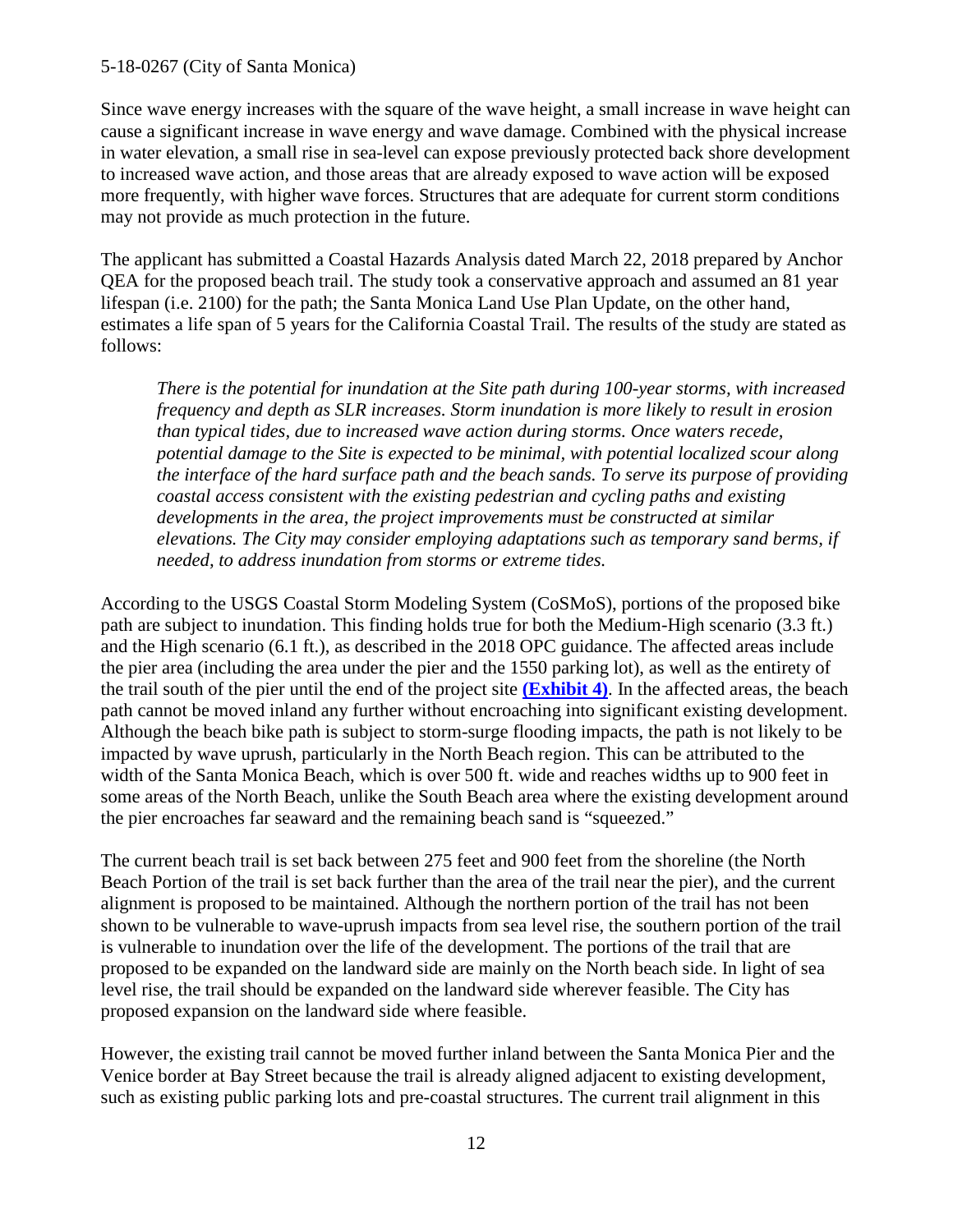location is set-back as far landward as possible and the expansion in this location must occur on the seaward side.

In light of sea level rise, flooding and inundation on the trail, an adaptation strategy is needed in order to ensure that lateral public access along the Santa Monica Beach is maintained. Therefore, the Commission imposes **Special Condition 3** which requires the applicant to submit an adaptation plan to identify an alternate alignment for the path in the event that the path or portions of the path are damaged by coastal hazards, and to identify alternate routes to accommodate all modes of transportation supported by the proposed trail when the subject trail becomes impassable due to hazards, specifically the portion of the existing trail landward of the 1550 parking lot. Although the trail is only 12 ft. wide in this location, it meets the standards for a Caltrans Class I Shared Use Path, and alternate routes should also be able to accommodate that use.

#### **Shoreline Protective Devices**

The Coastal Act contains policies that have the effect of restricting shoreline protection because such structures generally cause adverse impacts to coastal resources and can constrain the ability of the shoreline to respond to dynamic coastal processes. As a sandy beach erodes, the shoreline will generally migrate landward toward the structure, resulting in a reduction and/or loss of public beach area with no increase of the landward extent of the beach. A beach that rests either temporarily or permanently at a steeper angle, under natural conditions, will have less horizontal distance between the mean low water and mean high water lines, which narrows the beach sandy area available for public access. This also affects public access through a loss of sandy beach area. Shoreline protection devices such as revetments, seawalls, and bulkheads cumulatively affect shoreline sand supply and public access by causing accelerated and increased erosion on adjacent beaches. Such a protective structure is often placed on public land rather than on the private property it is intended to protect, resulting in a physical loss of beach area formerly available to the general public. In general, shoreline protection devices are not attractive, can detract from a natural beach experience, and adversely impact scenic public views. Shoreline protective devices can also prevent the natural inland migration of Public lands (whether submerged lands, tidelands, or public Sate lands) in areas where they are not adjacent to adjudicated property lines. Shoreline protective devices, by their very nature, tend to conflict with various LCP and Chapter 3 policies because shoreline structures can have a variety of adverse impacts on coastal resources, including adverse effects on sand supply, public access, coastal views, natural landforms, and overall shoreline beach dynamics on and off site, ultimately resulting in the loss of beach.

Because shoreline protection devices, such as seawalls, revetments, and groins, can create adverse impacts on coastal processes, Coastal Act Section 30253 specifically requires that new development minimize risk to life and property in areas of high flood hazards and prohibits development that could "…create [or] contribute significantly to erosion, geologic instability, or destruction of the site or surrounding area or in any way require the construction of protective devices that would substantially alter natural landforms along bluffs and cliffs," including the natural shoreline and seacliffs. However, Section 30235 of the Coastal Act recognizes that existing development may be protected by shoreline protective devices subject to certain conditions. This limitation is particularly important when considering new development, such as in this case, because if it is known that a new development may need shoreline protection in the future, it would be unlikely that such development could be found to be consistent with Section 30253 of the Coastal Act. Therefore, the Commission's action on this project must consider the effects of wave uprush, flooding, and storm events (with sea-level rise considerations) on public access and recreation.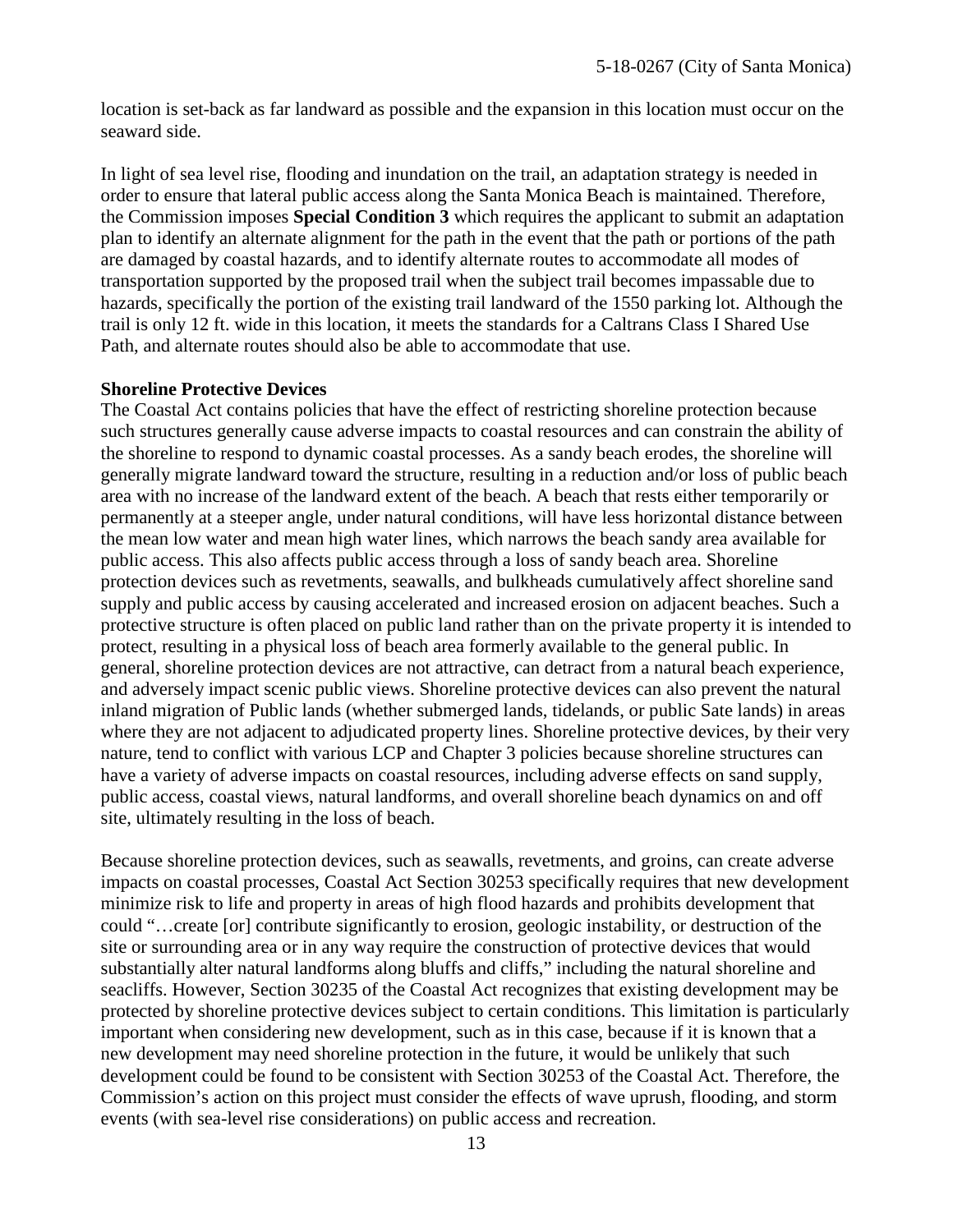Per Section 30253, past Commission action has generally required new development to be sited and designed outside of hazardous areas. There are portions of the trail, as proposed, that cannot be located outside of known hazardous areas, specifically the portions of the trail that are near the pier and south of the pier where there the trail cannot be located in a more inland location, and will be subject to coastal flooding by approximately 2100. Similarly, the proposed Pier Plaza will be subject to hazards. To minimize risks to life and property, as required by Section 30253, **Special Condition 3** requires the applicant to develop and implement an adaptation plan identifying an alternate path alignment for relocating the trail in the event it is threatened by coastal hazards. Similarly, the Pier Plaza, is proposed to be constructed out of temporary materials, such as Trex decking, that can be removed if damaged or unusable due to flooding or hazards. If Pier plaza is damaged from coastal hazards, the City would not be entitled to rebuild the plaza in the same location. As conditioned, the project can be found consistent with Section 30253 as new development that minimizes risk in hazardous zones.

Because a significant portion of the trail is being removed and replaced, and because the entire length of the trail would be almost double its current width, the trail would not be entitled to shoreline protection as "existing structures" consistent with Section 30235 now or in the future, however it could be entitled to protection as a coastal dependent use in danger from erosion. In this case, the trail does provide a coastal dependent use, but there are alternative locations and alignments located much further inland where the trail could be placed in such a way so as not to require shoreline protection. Furthermore, a Coastal Hazards Analysis dated March 22, 2018 prepared by Anchor QEA for the proposed beach trail states that potential shoreline erosion under a 100 year storm is not expected to affect the proposed trail improvements due to the width of the beach). As required by **Special Condition 3**, submittal of an adaptation plan will outline where the trail can be relocated to a more inland location in order to prevent the trail from being subject to coastal hazards well into the future, and as conditioned the project is consistent with Section 30253 because it will not now nor in the future require a shoreline protective device.

For the reasons stated above, the Commission imposes **Special Condition 6 and Special Condition 7.** Under **Special Condition 6,** the applicant acknowledges that the permitted development (a widened coastal trail and a new pier plaza) is not entitled to shoreline protection. Likewise, under **Special Condition 7,** the applicant assumes the risks of developing in an inherently hazardous area.

## **Pier Plaza**

The proposed project would include the construction of a paved Pier Plaza adjacent to the north end of the Santa Monica Pier **[\(Exhibit 3\)](https://documents.coastal.ca.gov/reports/2019/3/w21d/w21d-3-2019-exhibits.pdf)**. The City has indicated that the Pier Plaza is necessary to direct idle pedestrian traffic out of the pedestrian/bicycle path, which would increase public safety by helping to reduce collisions.

Under Section 30253 of the Coastal Act, new development should not be sited in areas that are subject to geologic, flooding, or fire hazards. In this case, the area where Pier Plaza is proposed is located in an area that will likely become inundated over the next century. In a typical scenario, the Pier Plaza could not be developed in the proposed location due to the inherent flooding risks at that location. However, the Plaza is important in order to maintain public safety in a highly congested area- beach visitors who want to stop and take pictures near the people would otherwise stop in the middle of the bicycle path, which could disrupt the flow of pedestrian and bicycle traffic and even could cause collisions.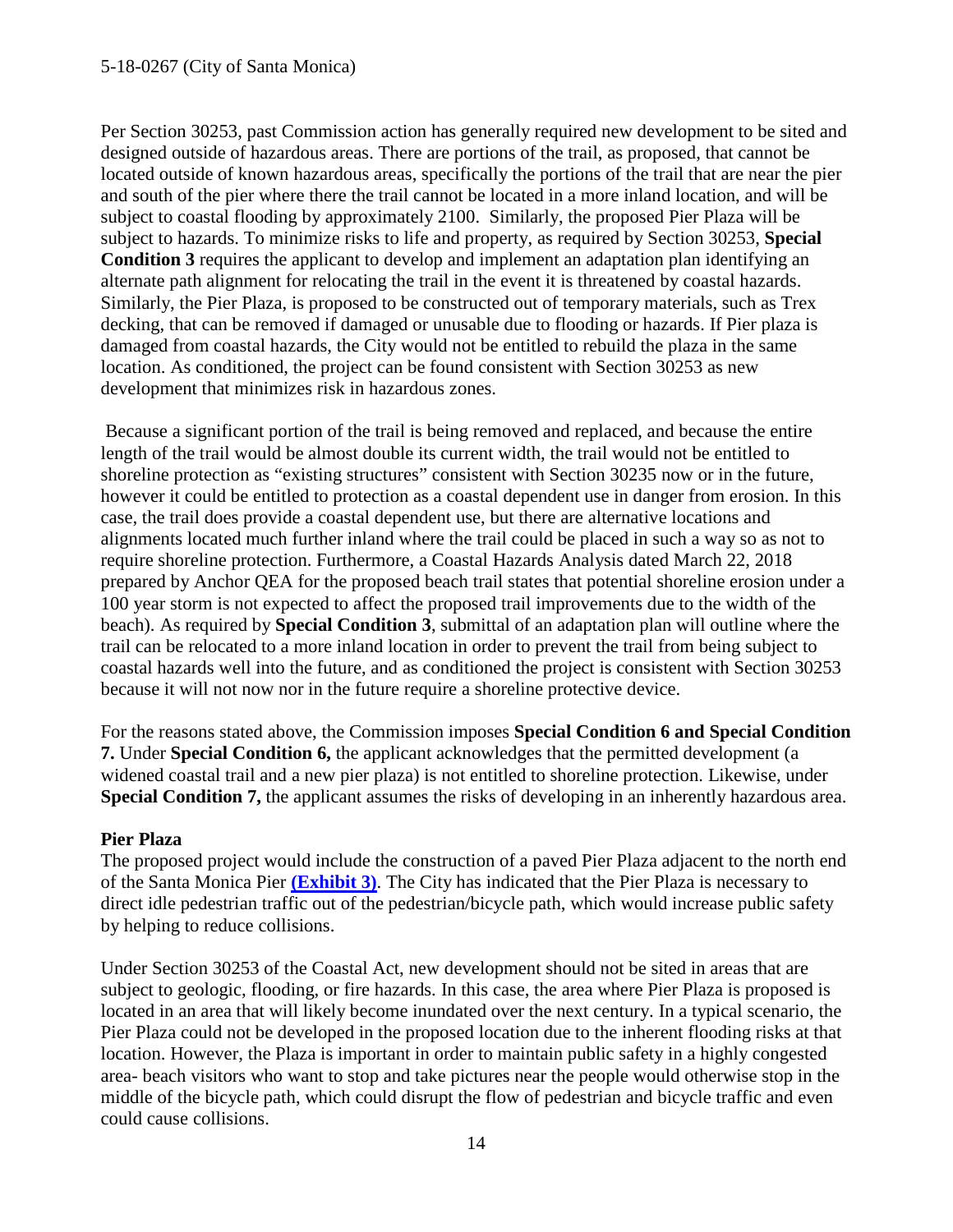It is important to balance the equally important needs of general public safety and the protection of life and property from hazards, including coastal hazards. The area of the beach path adjacent to the north side of the Santa Monica Pier is arguably one of the most congested areas of the beach. Visitors who park in the 1550 Parking lot use the pedestrian crossing adjacent to the north side of the pier to access both the existing path and the beach seaward of the trail. Access to areas seaward of the existing beach path is facilitated by an ADA accessible, wooden path that extends almost to the water's edge.

The Pier Plaza is necessary to contain large crowds away from a highly congested area the pedestrian/bike path. However, the area in which Pier Plaza is located is highly susceptible to coastal flooding and other coastal hazards. Section 30211 of the Coastal Act protects the public's right to access dry sand, and the Commission discourages paving over public beach sand. This is especially true in light of sea level rise impacts. In light of this concern, City has provided preliminary plans illustrating the construction of Pier Plaza out of either natural lumber or composite lumber. In the event that Pier Plaza does become inundated or otherwise damaged from sea-level rise hazards, the City shall remove the Pier Plaza and restore the beach sand, as conditioned by **Special Condition 1 and 3.**

#### **Conclusion**

The proposed trail widening improvements are located along a very wide beach with a width that ranges between 450 feet and 900 feet. According to the submitted coastal hazards study and a CoSMoS analysis, the trail (with the proposed improvements) is unlikely to be significantly impacted by sea-level rise-induced hazards, such as erosion and wave uprush. However, portions of the trail around and south of the Santa Monica pier are vulnerable to inundation by the year 2100. Because the trail is being substantially redeveloped (as explained above), the new development would not be entitled to shoreline protection under the Coastal Act. Also, the City would need to provide an alternative path in the event that the existing trail does become damaged from coastal hazards. Therefore, only as conditioned with **Special Condition 1, Special Condition 3, Special Condition 6,** and **Special Condition 7** can the proposed project be found consistent with the hazards policies found in Chapter 3 of the Coastal Act.

## <span id="page-14-0"></span>**D. PUBLIC ACCESS/RECREATION**

Coastal Act Section 30210 states:

*In carrying out the requirement of Section 4 of Article X of the California Constitution, maximum access, which shall be conspicuously posted, and recreational opportunities shall be provided for all the people consistent with public safety needs and the need to protect public rights, rights of private property owners, and natural resource areas from overuse.*

Section 30211 of the Coastal Act states:

*Development shall not interfere with the public's right of access to the sea where acquired through use or legislative authorization, including, but not limited to, the use of dry sand and rocky coastal beaches to the first line of terrestrial vegetation.*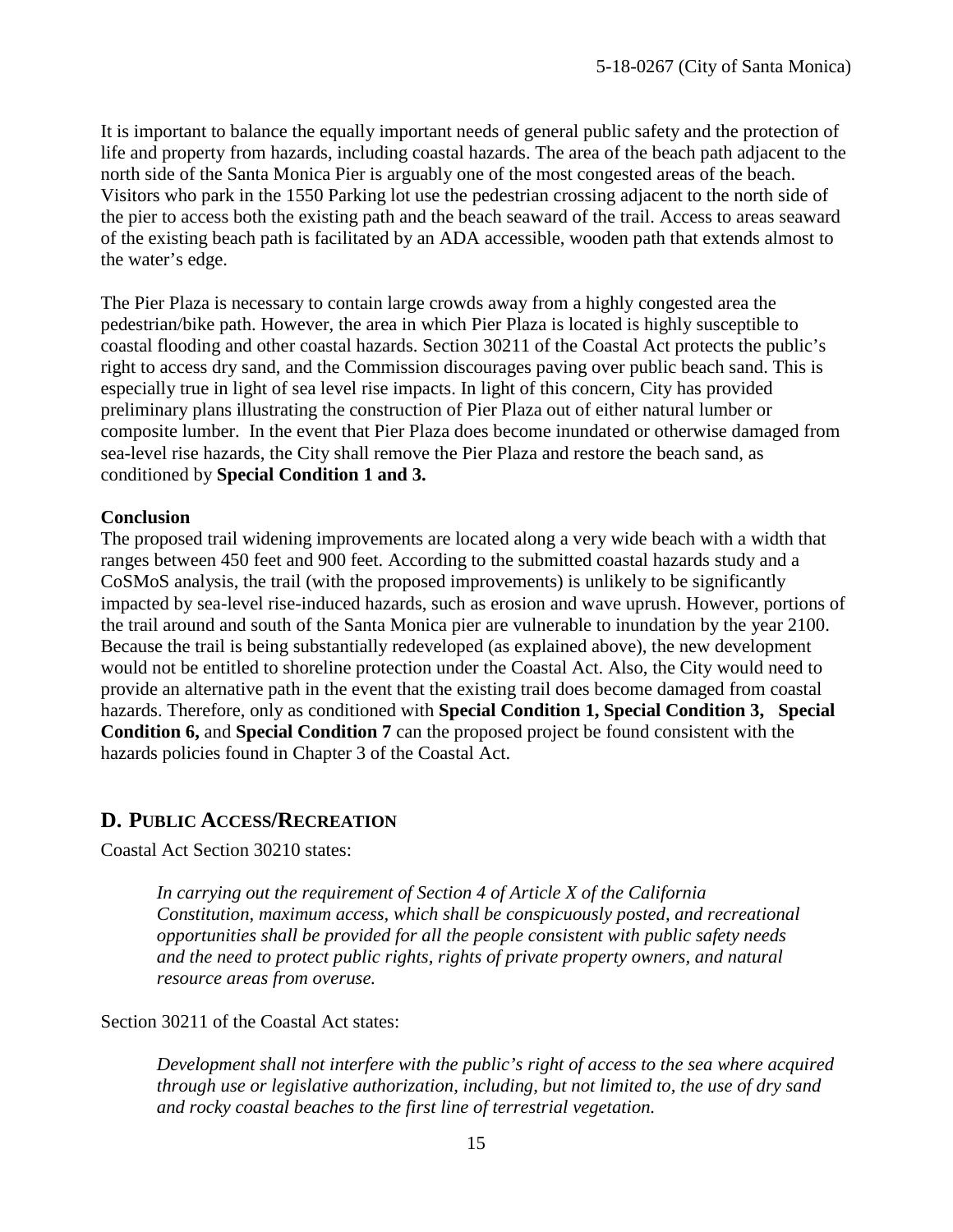Section 30213 of the Coastal Act states, in relevant part:

*Lower cost visitor and recreational facilities shall be protected, encouraged, and, where feasible, provided. Developments providing public recreational opportunities are preferred.*

Section 30221 of the Coastal Act states:

*Oceanfront land suitable for recreational use shall be protected for recreational use and development unless present and foreseeable future demand for public or commercial recreational activities that could be accommodated on the property is already adequately provided for in the area.*

The existing path is heavily used by beach visitors to access and travel along the beach. Although the trail is necessary to facilitate pedestrian and bicycle traffic to and along the beach, the trail as it currently stands is proving to be insufficient to meet public access needs, which have been steadily increasing as more people visit Santa Monica. The path is frequently congested, and pedestrian/cyclist conflicts are all too common, especially around the Santa Monica Pier.

In response to this growing concern, the City of Santa Monica has proposed a widening of the existing 14-foot bike path to 30 feet in order to provide separate thoroughfares for bicycles (as well as other fast-moving forms of transportation) and pedestrians. The widening would occur from the shared use path in the North Beach area and along the bicycle-only path in the south. Ocean Front walk between the 1550 lot and the southern terminus would not be improved as part of this project; the City has indicated that it would apply for a CDP for improvements to this portion of the path at a later time. The alignment of the pedestrian/bicycle trail would not be changed; it would be expanded on either the seaward side or landward side, as indicated in **[Exhibit 2.](https://documents.coastal.ca.gov/reports/2019/3/w21d/w21d-3-2019-exhibits.pdf)**

The City has proposed expansion on the seaward side for the stretch of trail between the northern city boundary and the "Back on the Beach Cafe" due to constraints with existing development inland of the trail (**[Exhibit 2](https://documents.coastal.ca.gov/reports/2019/3/w21d/w21d-3-2019-exhibits.pdf)**). The City also proposes a seaward expansion immediately in the areas in front of the Montana Avenue and Wilshire Boulevard public restroom, and the stretch of trail between the 1550 Lot and the southern terminus of the project. The City has stated that the seaward expansion in these areas is necessary to avoid impacting existing development (beach showers, playgrounds, restrooms, etc.), to protect the existing beach access points (lateral access points that connect inland development to the trail), and to reduce the number of curves along the path (which would present a safety concern for cyclists). The area of the path between the Jonathan Club and the Wilshire Boulevard restroom would be expanded landward, as well as the stretch between "Back on the Beach Café" and the Montana Ave restrooms.

The City has asserted that the proposed seaward expansion areas are necessary to avoid impacting existing development. The stretch of public beach between Ocean Front Walk and the bicycle path south of the Santa Monica Pier contains the Los Angeles County Lifeguard headquarters, as well as a slackline park, restrooms, and various playgrounds. The area between the northern City limit and the Back on the Beach Café contains several volleyball courts, as well as the café itself. In the area around the northern city boundary, the City has asserted that a landward expansion is necessary to align the Santa Monica portion of the trail to Will Rogers State Beach portion of the bicycle trail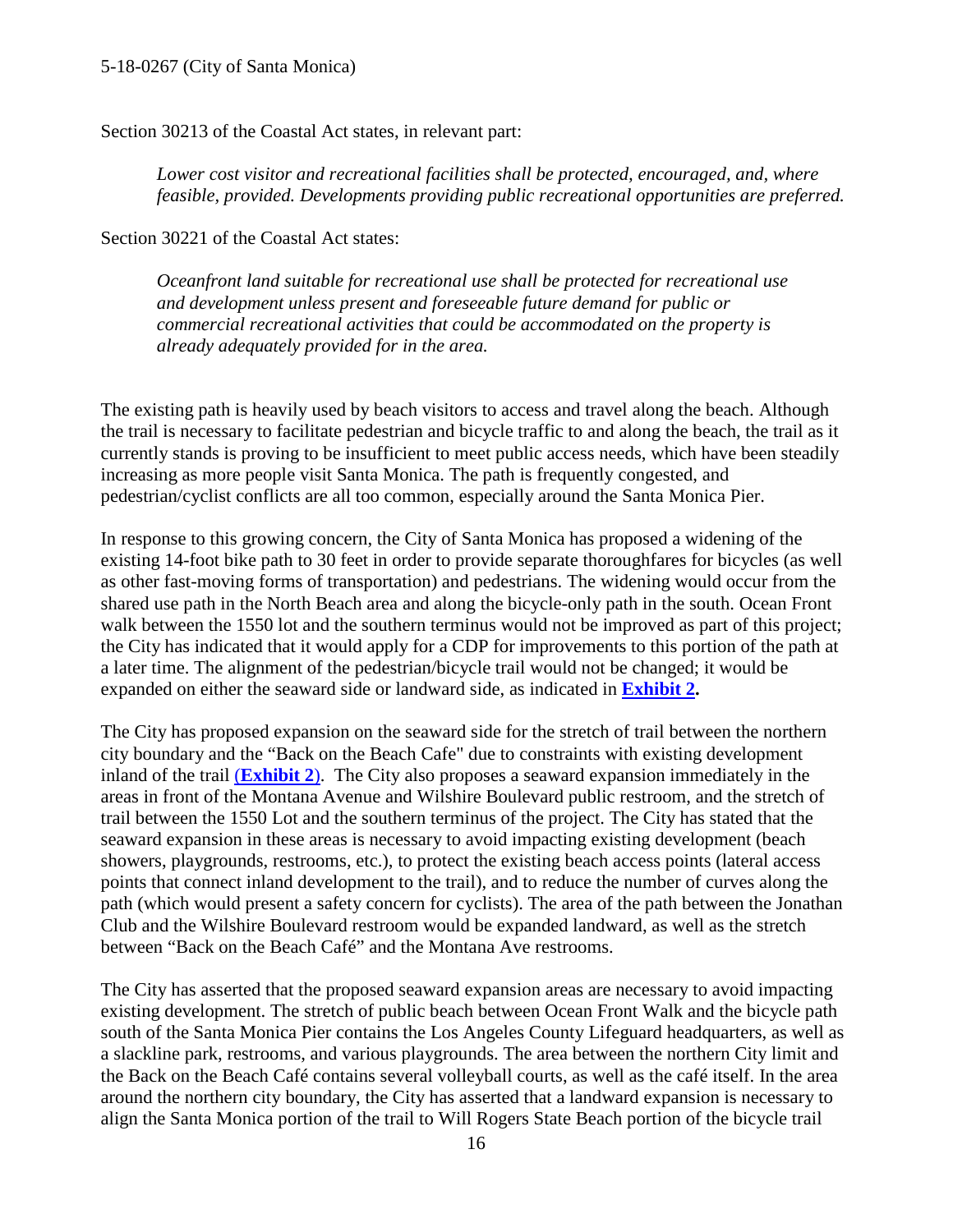(which is maintained by Los Angeles County). The County has begun the process of obtaining approvals to widen their portion of the beach path to 30 feet, mirroring the Santa Monica project. The area of the Los Angeles County-managed portion of the trail directly adjacent to the end of the Santa Monica portion of the trail cannot be expanded landward due to the presence of a dune (which could rise to the level of an environmentally sensitive habitat area) landward of the trail. In order to keep the overall trail alignment consistent, the City of Santa Monica would need to expand their trail seaward to match the Los Angeles County portion of the trail. This would protect pedestrian and cyclist safety along the trail and would therefore protect lateral public access along the trail. Expanding the trail seaward in the areas where existing playgrounds and restrooms exist protects low-cost recreation activities that are currently heavily used by the public. Overall, the City has demonstrated that they are widening the trail landward wherever it is feasible. The proposed trail alignment has been designed to protect public access to and along the beach to the best extent feasible and the project is consistent with the public access and recreation policies of the Coastal act.

### **1550 Parking Lot Improvements**

The proposed project includes the development of a new vertical wayfinding path through the center of the 1550 parking lot **[\(Exhibit 5\)](https://documents.coastal.ca.gov/reports/2019/3/w21d/w21d-3-2019-exhibits.pdf)**. This path is intended to provide parking lot patrons a safe path to access the beach path and the beach from the 1550 lot without walking in front of cars that are entering or leaving the lot. The proposed path would eliminate 16 spaces from the 1550 parking lot. However, these lost spaces would be offset through the opening of the Deauville Lot (which would be located behind the 1550 parking lot) for public parking. The Deauville lot would provide 111 public beach parking spaces, which is well in excess of the parking spaces lost through the creation of the wayfinding path. Overall, the proposed wayfinding path would improve public access by providing parking lot patrons with a designated path to access the beach path and the beach. However, there is potential for future development on the site to adversely impact public access. In order to prevent this from occurring, the Commission imposes **Special Condition 8** requiring an amendment to Permit no. 5-18-0267 or an additional CDP for any future development on the site. This includes actions that may ordinarily be exempt from CDP requirements.

#### **Public Trust/Tidelands**

The Santa Monica Beach trail is located on the Santa Monica State Beach, which is itself seaward of the 1921 Mean High Tide Line. The 1921 Mean High Tide line is the established boundary between privately held lands and publicly owned submerged lands and tidelands. The City of Santa Monica, the California Department of Parks and Recreation, and the State Lands Commission settled a long-standing dispute regarding jurisdiction over the submerged lands and filled tidelands in a 1991 agreement **[\(Exhibit 6\)](https://documents.coastal.ca.gov/reports/2019/3/w21d/w21d-3-2019-exhibits.pdf)**. This agreement confirmed that the sandy beach areas within the City of Santa Monica a portion are located on filled sovereign tidelands, and are subject to public trust. The agreement also acknowledged that the State Lands Commission held jurisdiction over the submerged lands and tidelands, and further, that the State Lands Commission would transfer their jurisdiction to the California Department of Parks and Recreation for a 60-year period. In effect, the California Department of Parks and Recreation assumed control over the Santa Monica State Beach (considered to be filled tidelands) through an operating agreement with the City.

The proposed project is being undertaken by the City of Santa Monica. The City has submitted an approval letter from the California Department of Parks and Recreation for the project. Although the State Lands Commission no longer has direct jurisdiction over the project, it would appear that the agency would still be party to any development that occurs on public tidelands. Therefore, the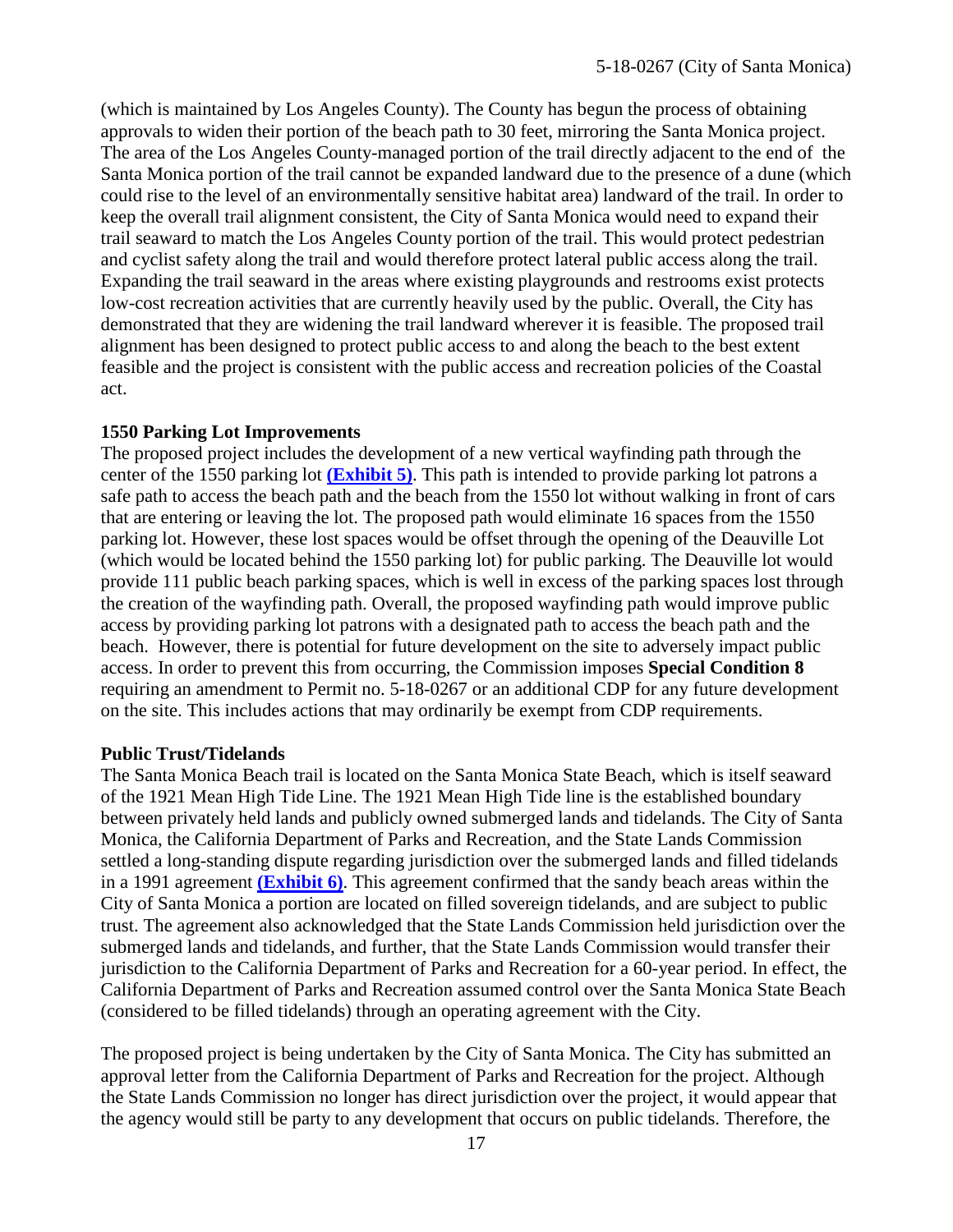Commission imposes **Special Condition 2,** requiring the applicant to obtain approvals from all pertinent natural resource agencies prior to issuance of the coastal development permit.

## **California Coastal Trail**

The City is in the process of updating their Land Use Plan. Although the plan has not yet been certified by the Commission and is not the standard of review for permit applications, it is important for new development to be consistent with the policies laid out in the draft Land Use Plan update.

Policy 31 of the Land Use Plan update states:

*The local segment of the California Coastal Trail (CCT) through the City of Santa Monica shall be identified, signed, maintained and enhanced to connect new and existing pedestrian or bicycle paths or routes with the goal of creating a continuous trail through the City's Coastal Zone, within as close a proximity to the shoreline as is feasible.*

Policy 73 of the Land Use Plan update states:

*Coastal Recreational and Bike Trail. The City acknowledges the unique need to maintain and improve the coastal-dependent Marvin Braude Walkway (a segment of the California Coastal Trail) (the trail) considering its location in a shoreline area vulnerable to the effects of sea level rise and associated coastal hazards. In the event of damages to the trail, adaptation measures should prioritize landward relocation of the trail's alignment and avoid the installation of any types of hard shoreline protection structure such as revetments or seawalls. However, the landward relocation of the trail shall not be located farther inland than the first public road paralleling the sea, and wherever feasible, seaward of the first line of private residential or commercial development.*

The City has indicated that the new bicycle/pedestrian path will continue to be a part of the CCT. The Commission has imposed **Special Condition 4** to ensure that the appropriate CCT signage is applied to the trail after the project is completed. This condition, while aligned with Policy 31 of the LUP update, ensures consistency with the public access policies found in Chapter 3 of the Coastal Act.

With regard to Policy 73 of the revised LUP, the Commission finds that the City has attempted to expand the beach trail landward in every feasible location. The areas in which the path is being expanded seaward would protect infrastructure vital to low-cost public recreation along the beach, and would provide public safety benefits that overall enhance public access along the trail. As such, the project is consistent with the coastal access and recreation policies of the Coastal Act.

# <span id="page-17-0"></span>**E. MARINE RESOURCES AND WATER QUALITY**

Section 30230 of the Coastal Act states:

*Marine resources shall be maintained, enhanced, and where feasible, restored. Special protection shall be given to areas and species of special biological or economic significance. Uses of the marine environment shall be carried out in a manner that will sustain the biological productivity of coastal waters and that will maintain healthy*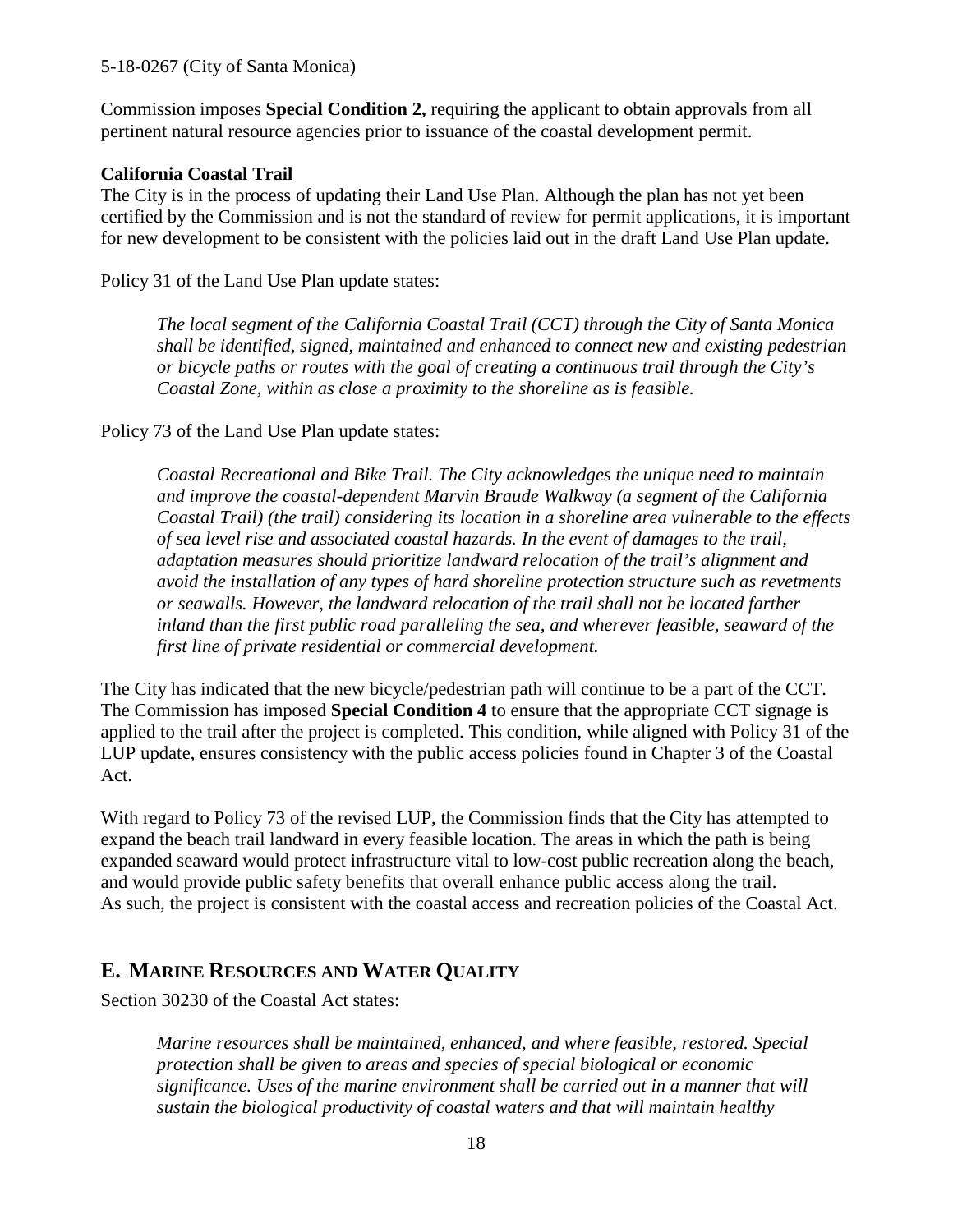*populations of all species of marine organisms adequate for long-term commercial, recreational, scientific, and educational purposes.*

Section 30231 of the Coastal Act states:

*The biological productivity and the quality of coastal waters, streams, wetlands, estuaries, and lakes appropriate to maintain optimum populations of marine organisms and for the protection of human health shall be maintained and, where feasible, restored through, among other means, minimizing adverse effects of waste water discharges and entrainment, controlling runoff, preventing depletion of ground water supplies and substantial interference with surface waterflow, encouraging waste water reclamation, maintaining natural vegetation buffer areas that protect riparian habitats, and minimizing alteration of natural streams.*

Due to the project's location near coastal waters, it is necessary to ensure that construction activities will be carried out in a manner that will not adversely affect recreation, water quality, or marine resources. The potential adverse impacts to water quality and marine resources include discharges of contaminated runoff and sedimentation during construction and as a result of the pouring of concrete, as well as the use of heavy equipment (fuel and oil leaks).

In order to prevent adverse impacts to marine waters from construction activities, the Commission is imposing **Special Condition 5**. This condition requires specific mitigation measures to be implemented in order to ensure that water quality, biological productivity, and marine resources are protected as required by Sections 30230 and 30231 of the Coastal Act. The required best management practices include provisions to prevent discharges into the water during construction. Only as conditioned will the proposed project ensure the protection of marine resources and water quality as required under the Chapter 3 policies of the Coastal Act.

# <span id="page-18-0"></span>**F. ENVIRONMENTAL RESOURCES**

Section 30240 of the Coastal Act states:

*(a) Environmentally sensitive habitat areas shall be protected against any significant disruption of habitat values, and only uses dependent on those resources shall be allowed within those areas.*

*(b) Development in areas adjacent to environmentally sensitive habitat areas and parks and recreation areas shall be sited and designed to prevent impacts which would significantly degrade those areas, and shall be compatible with the continuance of those habitat and recreation areas.*

Policy 38 of the certified 1992 Santa Monica LUP states, in relevant part:

*To the extent its jurisdiction allows, the City shall protect and where feasible restore the biological productivity and quality of Santa Monica Bay from any significant disruption of habitat areas, and uses which will cause significant disruption to environmentally sensitive areas shall not be permitted.*

The proposed project is located along a sandy beach. A portion of the trail (directly downcoast of the Beach Club) is in close proximity to the Santa Monica Beach Restoration Pilot Project recently